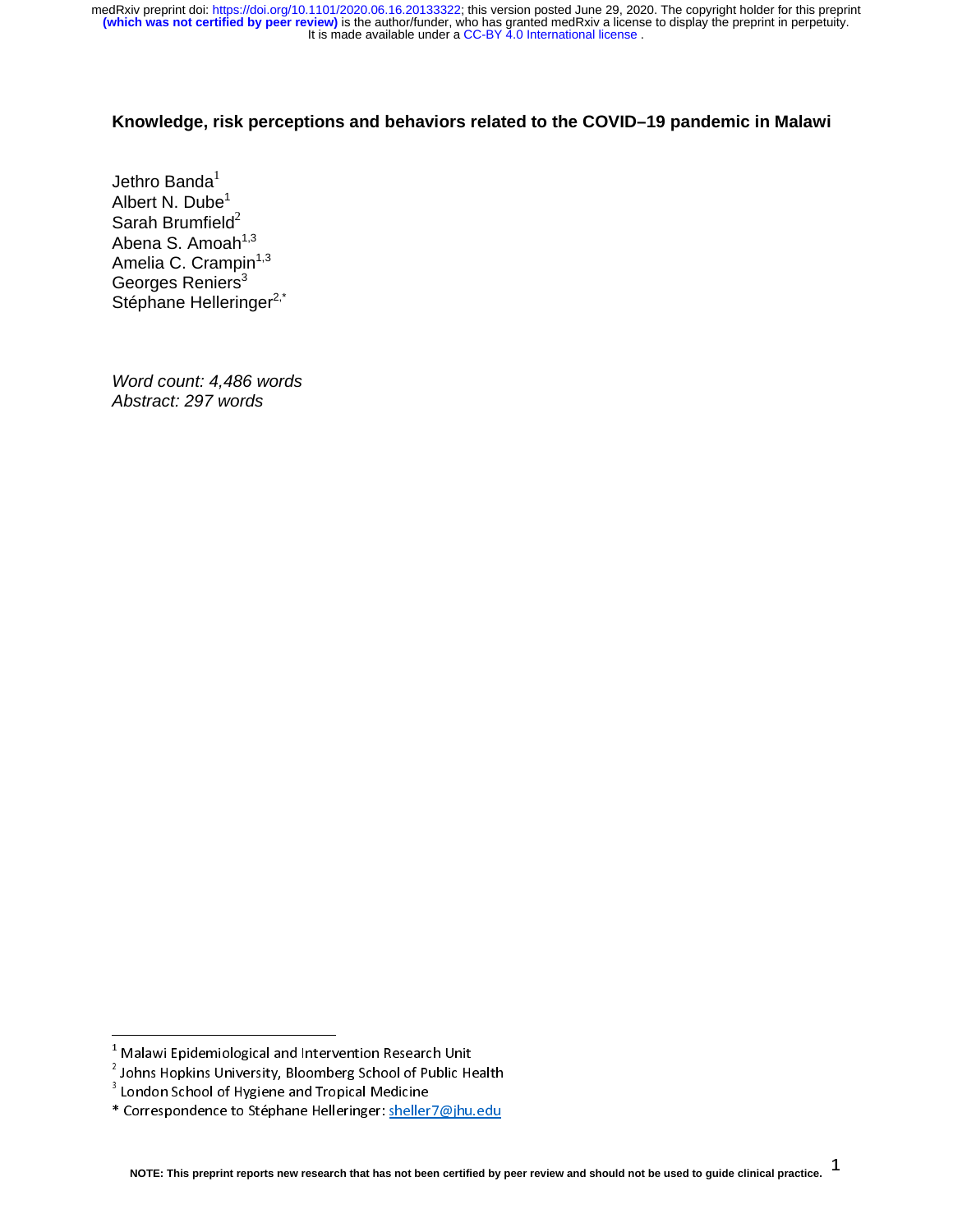It is made available under a CC-BY 4.0 International license. **(which was not certified by peer review)** is the author/funder, who has granted medRxiv a license to display the preprint in perpetuity. medRxiv preprint doi: [https://doi.org/10.1101/2020.06.16.20133322;](https://doi.org/10.1101/2020.06.16.20133322) this version posted June 29, 2020. The copyright holder for this preprint

## ABSTRACT

Background: There are limited data on knowledge and behaviors related to COVID–19 in African countries.

Methods: Between April  $25<sup>th</sup>$  and May  $23<sup>rd</sup>$ , we contacted 793 individuals aged 18 and older, who previously participated in studies conducted in the Karonga Health and Demographic Surveillance Site in Malawi. During an interview by mobile phone, we ascertained respondents' sources of information about COVID–19 and we evaluated their knowledge of the transmission and course/severity of COVID–19. We also asked them to evaluate their own risks of infection and severe illness. Finally, we inquired about the preventive measures they had adopted in response to the pandemic. We described patterns of knowledge and behaviors by area of residence (rural vs. urban).

Results: We interviewed 630 respondents (79.5% response rate). Four hundred and eighty-nine respondents resided in rural areas (77.6%) and 141 in urban areas (22.4%). Only one respondent had never heard of COVID–19. Misconceptions about the modes of transmission of SARS-CoV-2, and about the course and severity of COVID–19, were common. For example, 33.2% of respondents believed that the novel coronavirus is also waterborne and 50.6% believed that it is also bloodborne. A large percentage of respondents perceived that there was no risk, or only a small risk, that they would become infected (44.4%), but 72% of respondents expected to be severely ill if they became infected with SARS-CoV-2. Increased hand washing and avoiding crowds were the most reported strategies to prevent the spread of SARS-CoV-2. Use of face masks was more common among urban residents (22.5%) than among rural residents (5.0%).

Conclusion: Despite widespread access to information about the COVID–19 pandemic, gaps in knowledge about COVID–19 persist in this population. The adoption of preventive strategies remains limited, possibly due to low perceived risk of infection among a large fraction of the population.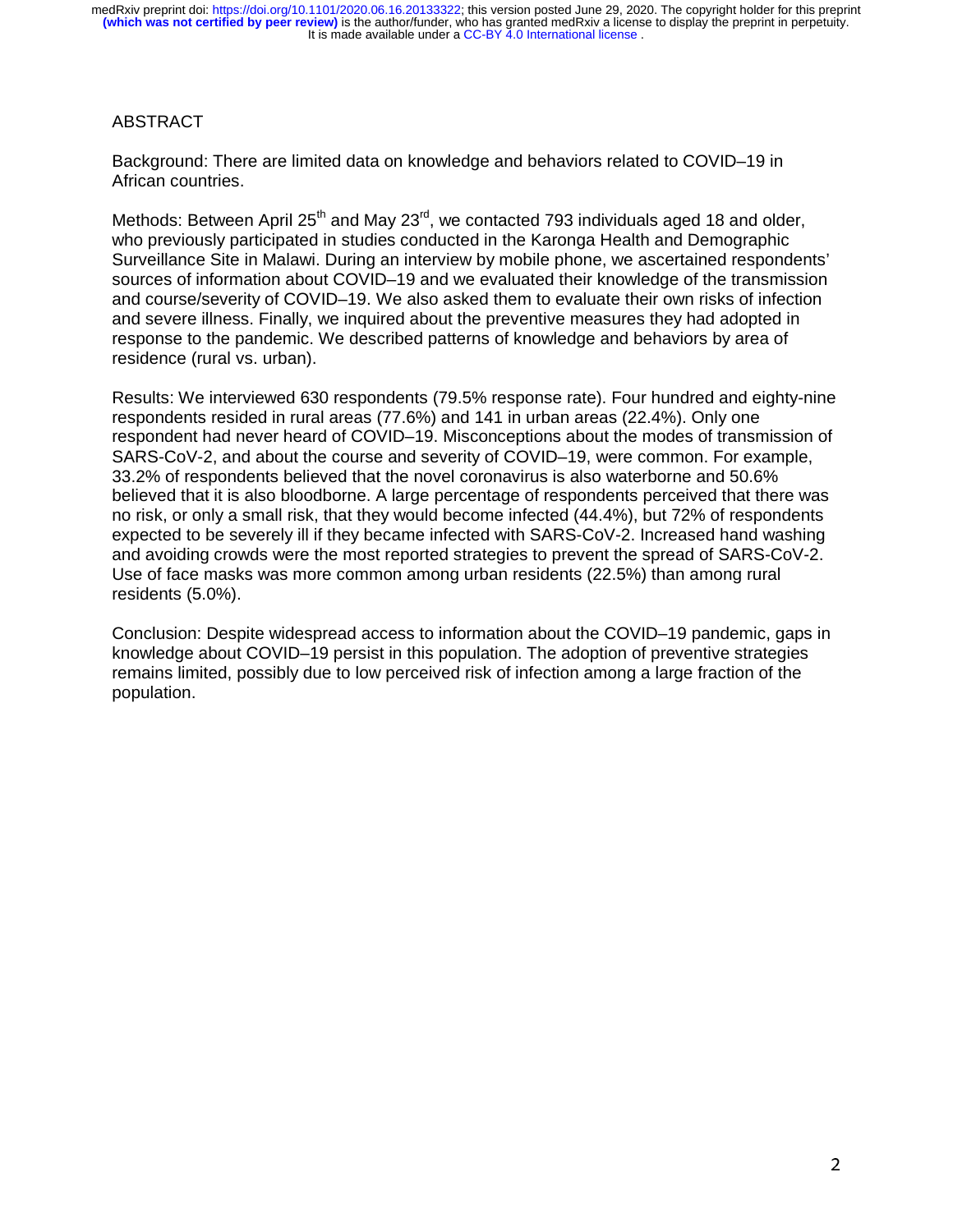What is already known?

- SARS-CoV-2 is projected to spread widely in African countries.
- There is limited information about what affected populations know about this new health threat, and how they react to it.

What are the new findings?

- In a study in Malawi, respondents lacked knowledge about several aspects of the transmission of SARS-CoV-2, and about the course and severity of COVID–19.
- These knowledge gaps were larger among residents of rural areas than among urban dwellers.
- Study respondents perceived themselves at low risk of infection with SARS-CoV-2, but they over-estimated the likely severity of the disease they would experience if they became infected.
- Most respondents reported increased frequency of handwashing, but the adoption of other protective behaviors (e.g., social distancing, use of masks) was limited, particularly in rural areas.

What do the new findings imply?

• Additional information campaigns are needed to address knowledge gaps and misperceptions about SARS-CoV-2/COVID–19 in Malawi.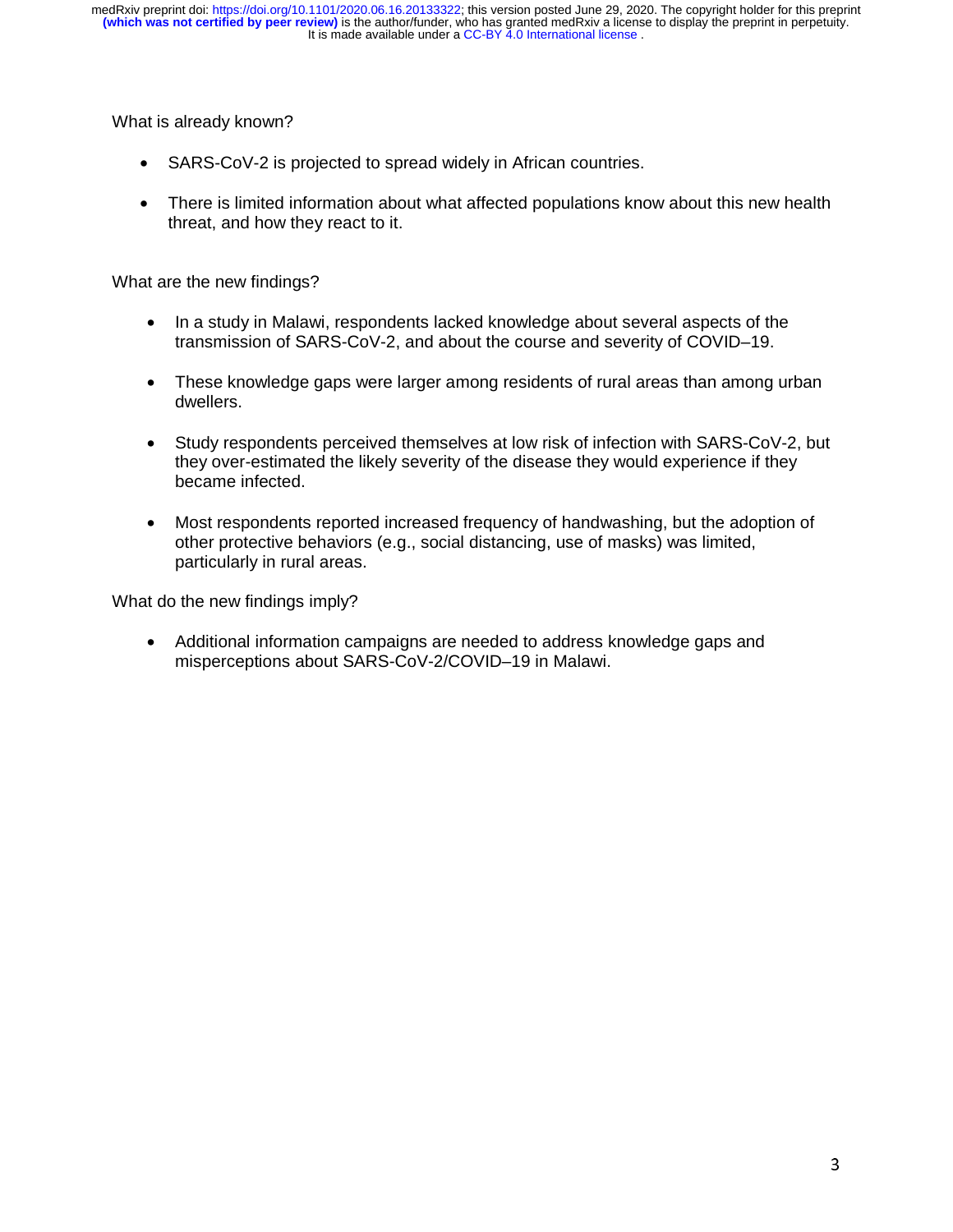#### **INTRODUCTION**

The COVID–19 pandemic has already caused more than 330,000 recorded cases and 8,000 deaths in African countries [1]. Epidemiological models have projected that close to 25% of Africa's population could become infected with SARS-CoV-2 in 2020 [2], resulting in significant burden on health systems and between 82,000 and 189,000 deaths. As of the end of June 2020, the progression of the pandemic appears to be accelerating in several areas of the continent.

In the absence of an effective vaccine, behavioral changes are essential for limiting the diffusion and mitigating the impact of the pandemic. According to the World Health Organization [3], controlling the spread of the novel coronavirus (SARS-CoV-2) in local communities requires adopting preventive behaviors that either a) reduce the extent of contacts between population members or b) limit the likelihood that the coronavirus will be transmitted if such contact occurs. This includes, for example, maintaining an increased distance between individuals, enhancing hand hygiene or limiting mass gatherings [3]. Wearing facial masks is also increasingly recommended to limit the emission of infective droplets [4,5].

The adoption of such behaviors requires having adequate information about patterns of disease transmission and the severity of symptoms. According to standard frameworks in public health [6,7], adoption also depends on whether individuals perceive themselves as susceptible to acquiring a new disease or health threat, and whether they consider that this disease would have serious consequences for their health and well-being [8–10]. In this paper, we investigate sources of information, knowledge and risk perceptions related to the COVID–19 pandemic among a sample of Malawian adults. We then measure the prevalence of preventive behaviors during the first few weeks of the pandemic in the country.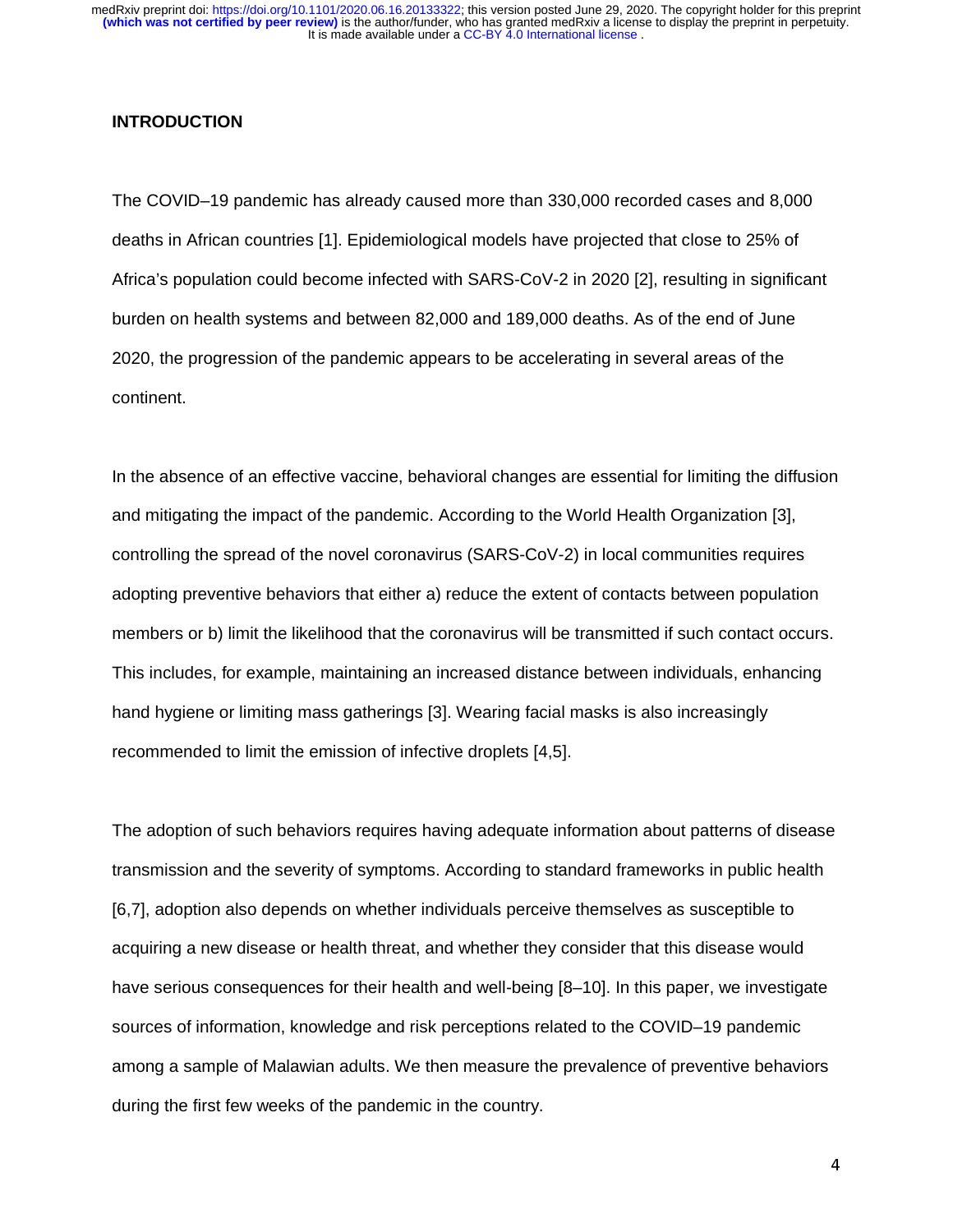#### **DATA AND METHODS**

*Study setting:* Malawi is a low-income country located in East Africa. Authorities declared a "state of disaster" related to the COVID–19 pandemic on March  $20<sup>th</sup>$ , 2020, leading to the closure of schools and universities, for example. The country then registered its first COVID-19 case on the 1<sup>st</sup> of April 2020. As of June  $27<sup>th</sup>$ , 2020, 1 152 confirmed cases had been recorded. These cases were located in all but 2 of the country's districts. Among confirmed cases, according to the ministry of health, 632 cases were imported infections, primarily among migrant workers returning from South Africa. Four hundred and eighty-seven infections had been acquired locally [11].

We worked primarily in Karonga District, in the Northern region of the country. Karonga District is a predominantly rural district, where sources of income include fishing, farming and smallscale trading. A major highway crosses the district, leading from the Songwe border with Tanzania to Mzuzu and other large cities in the southern areas of the country. As of June  $27<sup>th</sup>$ , 2020, there were 15 confirmed cases and one death in Karonga district. There were also 14 cases in neighboring Chitipa District and 99 cases in Mzuzu, the largest city of the northern region where Karonga district is located.

*Study design:* The Karonga Health and Demographic Surveillance Site (KHDSS) is a data collection system that operates in the southern part of Karonga District [12,13]. Since 2002, it monitors vital events (e.g., births, deaths) that occur within a population of approximately 47 000 individuals. Prior to the COVID–19 pandemic, we have conducted several methodological studies focused on the measurement of mortality among the KHDSS population [14]. During the course of these pre-COVID-19 mortality studies, we have collected the mobile phone numbers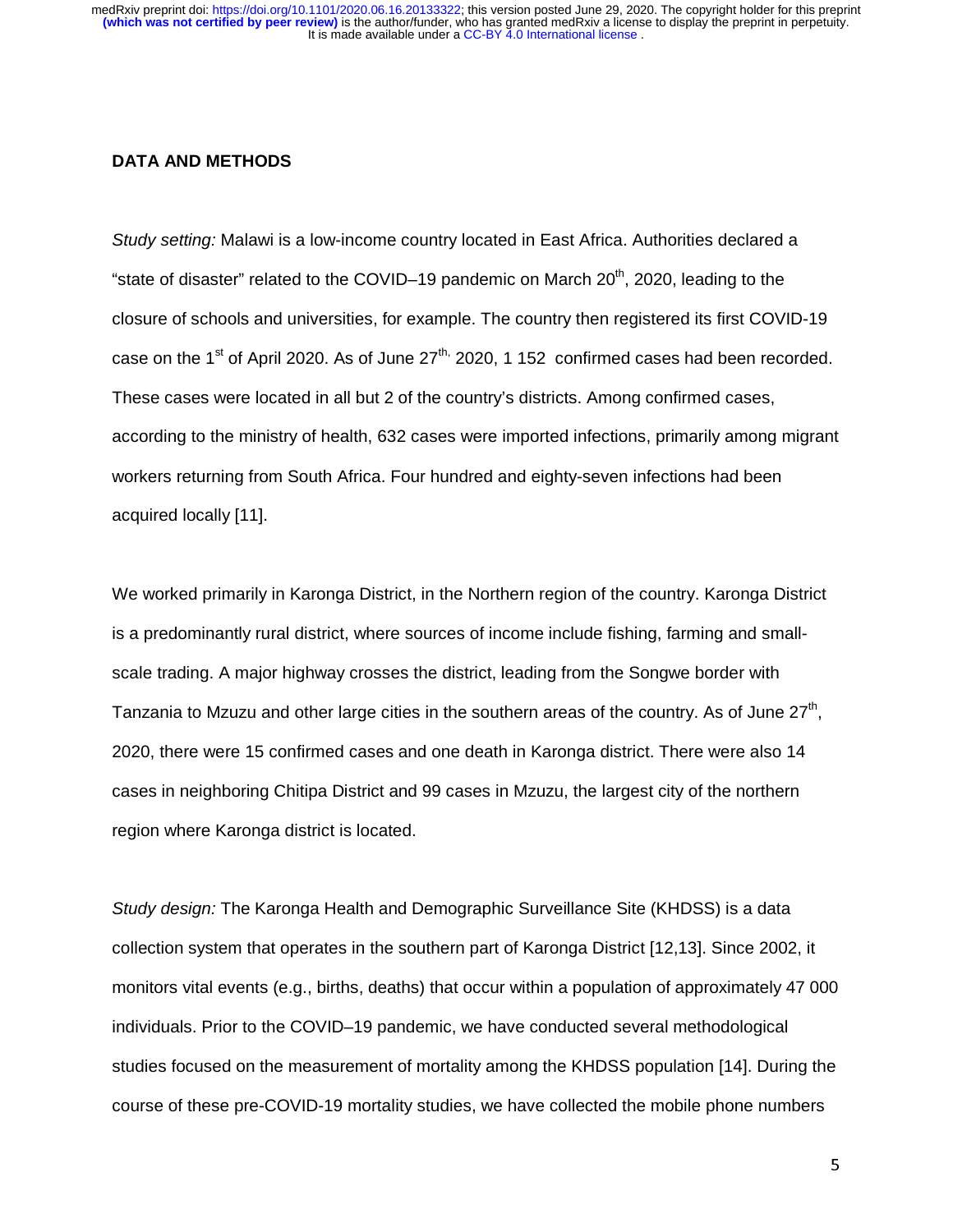of a number of participants to enable recruitment and/or follow-up. We used these lists of phone numbers to enroll them into a follow-up study of attitudes and behaviors towards the COVID–19 pandemic in Malawi ("COVID–19 study" thereafter). This strategy has been used in other contexts to conduct mobile phone surveys about COVID–19 attitudes and behaviors [15,16].

*Sampling:* Phone numbers were available for 3 groups of respondents. First, we had the phone numbers of a sample of migrants who had left the KHDSS area. These migrants ("KHDSS migrants" thereafter) were selected at random among the lists of all former KHDSS residents who had migrated out of the area since 2002. We obtained their mobile number(s) from members of their last known household in the KHDSS area. We used these numbers to contact them so that we could confirm their interest in participating in the parent study and arrange a meeting. We then visited KHDSS migrants in their new place of residence to conduct an inperson interview in December 2019/January 2020. Second, we had phone numbers of participants in a sub-study focused on the feasibility of collecting data on mortality by mobile phone. These participants included residents of the KHDSS area ("KHDSS residents" thereafter) who were interviewed in person in February 2020. They were selected at random among residents of several population clusters located in the vicinity of Chilumba, a lakeshore town in Karonga district. Third, we asked KHDSS residents to list their maternal siblings and to refer their adult siblings to the study, so they could complete a mobile phone interview. Through this procedure, we obtained the phone numbers of a subset of the maternal siblings of these KHDSS residents. In February/March 2020, we contacted these "referred siblings" by mobile phone to conduct a short interview about health and mortality. The sample of the COVID–19 study thus includes current residents of the KHDSS area, as well as individuals dispersed throughout Malawi and residing in rural or urban areas. Individuals who had migrated outside of Malawi were not included in this study.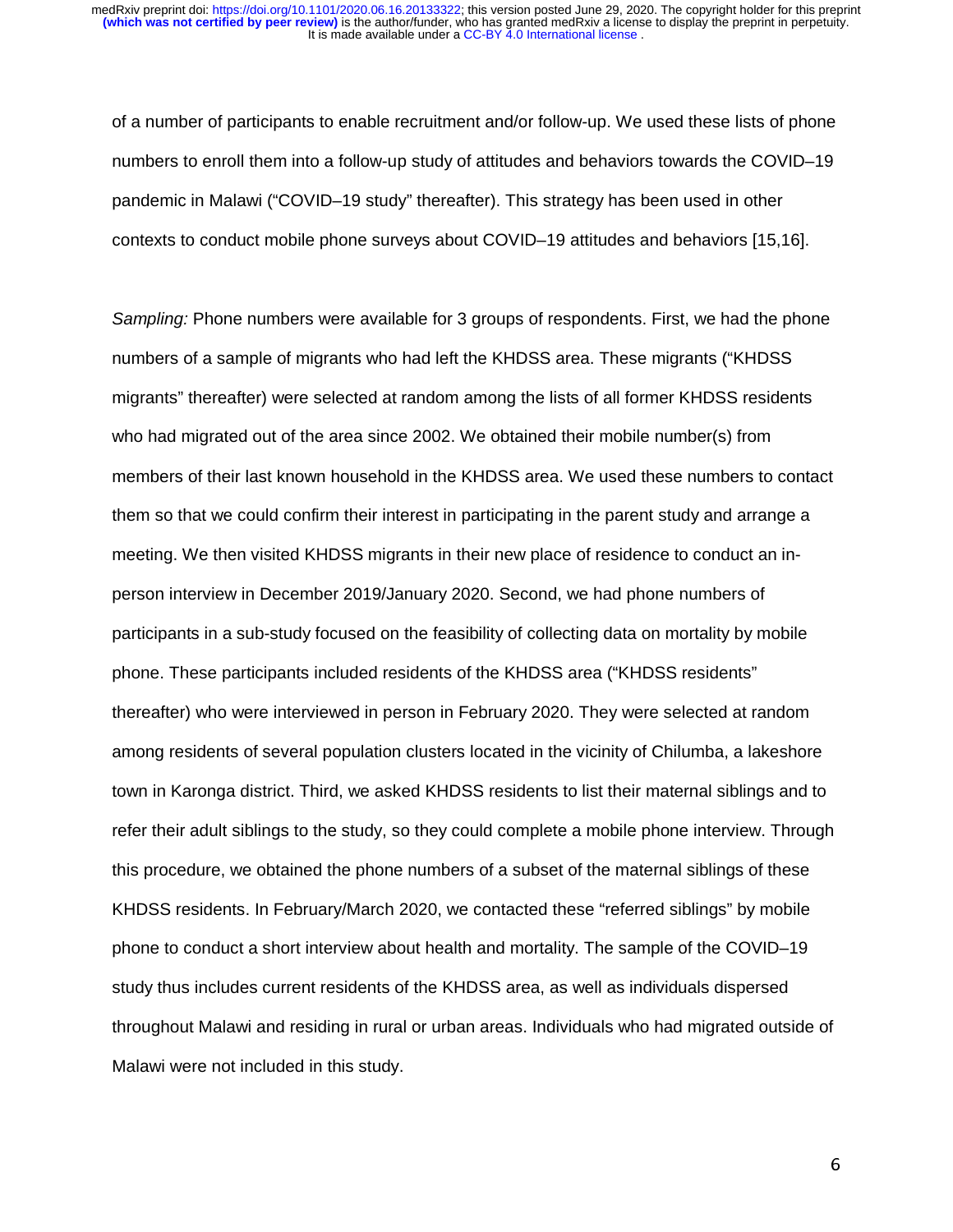KHDSS residents, KHDSS migrants and referred siblings who were aged 18 years and older were eligible for the COVID–19 study. The oldest age of KHDSS residents and KHDSS migrants recruited during pre-COVID–19 mortality studies was 49 years old for women and 54 years old for men, similar to the age eligibility criteria used during Demographic and Health Surveys [17]. There was no upper limit to the age of referred siblings, however. Our sample of potential respondents in the COVID–19 study thus includes a small number of participants aged 55 and older.

Only individuals aged 18 years and older were eligible for the COVID–19 study. We sought the oral consent of respondents prior to participation in the study. This consent included a description of the goals of the study, an explanation of selection procedures and data collection procedures, and a reminder that respondents could refuse to answer any question and/or discontinue the interview at any time. The protocol for this study was approved by institutional review boards at the Malawi Ministry of Health (National Health Sciences Research Committee), at the Johns Hopkins University School of Public Health, and at the London School of Hygiene and Tropical Medicine.

*Patient and public involvement:* We pre-tested study instruments with a small number of potential participants (n=15). They provided feedback on survey questions and content, which informed revisions of study instruments.

*Data collection:* Due to health risks posed by in-person interviews during the COVID–19 pandemic, all data collection occurred remotely. We recruited five interviewers who had previously worked on the pre-COVID–19 mortality studies. These interviewers had extensive experience of health-related data collection. For example, they had also worked as interviewers during the 2015/16 Demographic and Health Survey in Malawi. Training for the COVID–19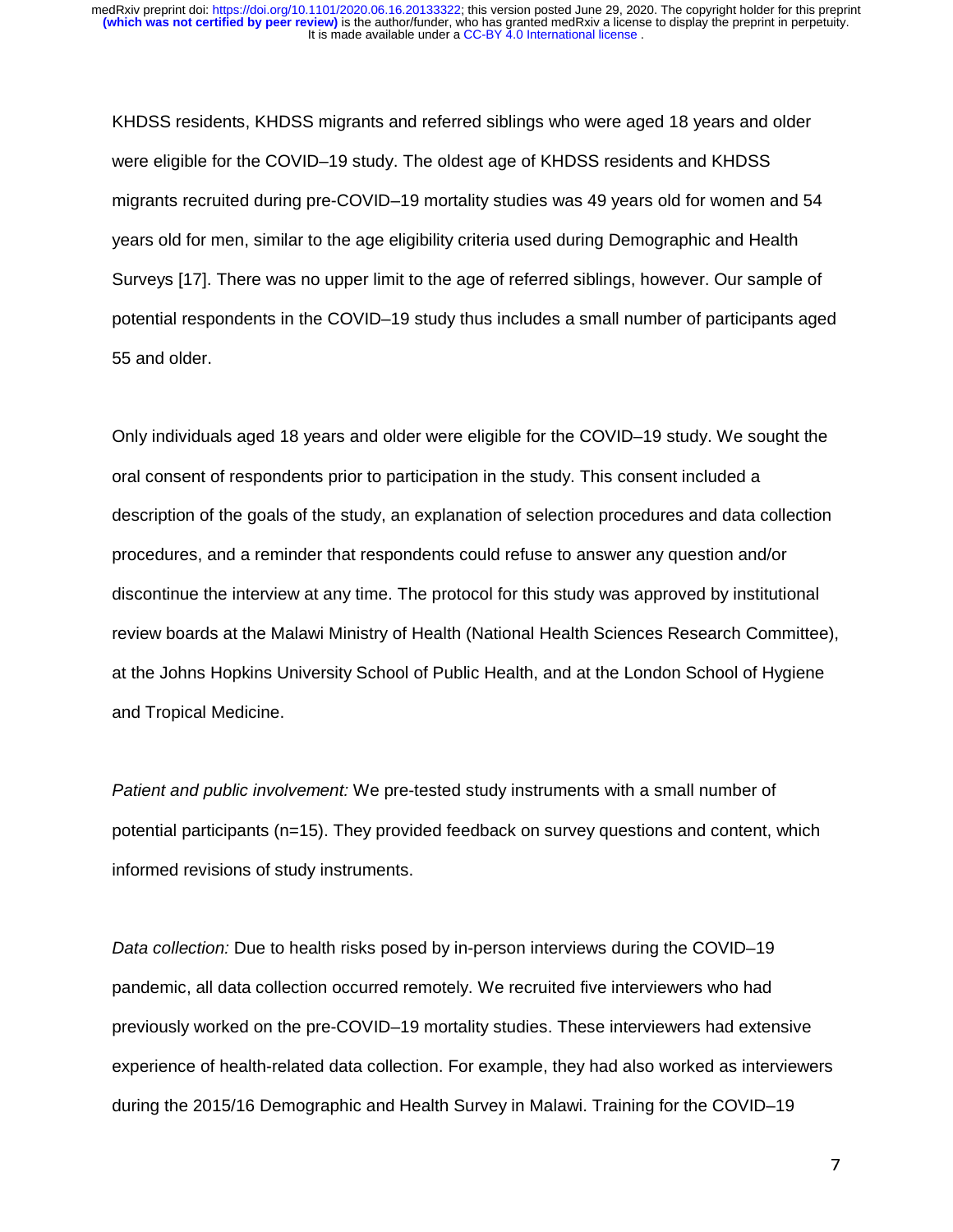study was conducted in person at the end of March, i.e., before the first confirmed COVID-19 cases were recorded in Malawi. To ensure the continuity of data collection during potential lockdowns, and to abide by local social distancing guidelines, interviewers then conducted phone interviews from their own home. Prior to the start of the study, the study supervisor visited each home to ensure that phone network coverage was sufficient and that a private space was available where interviewers could conduct interviews. Supervision procedures included daily update calls between the supervisor and each study interviewers, as well as continuous review of completed study forms. All data were collected using surveyCTO, a data collection platform widely used in population health research in low and middle-income countries. Using this platform, we pre-programmed several consistency checks and data validation routines to improve data quality.

The questionnaire covered the socio-demographic characteristics of respondents. We inquired about their recent use of healthcare services and their attendance of various places and events (e.g., funerals, churches). We then asked a series of questions about the COVID–19 pandemic, including sources of information, knowledge of transmission patterns and disease course, and preventive behaviors. These modules were adapted from instruments used in high-income countries to assess attitudes and behaviors towards the COVID-19 pandemic [18]. We also adapted several survey questions about behaviors and risk perceptions that had been asked about HIV/AIDS in prior studies in Malawi [10,19]. In listing sources of information about COVID–19, or behaviors adopted to prevent the spread of SARS-CoV-2, we let respondents spontaneously list relevant answers, without prompting them about specific sources or behaviors. Finally, the questionnaire included several modules about the survival of various relatives of the respondent [20] and the respondent's own health. In this paper, we focus solely on data pertaining to knowledge, risk perceptions and behaviors related to the COVID–19 pandemic.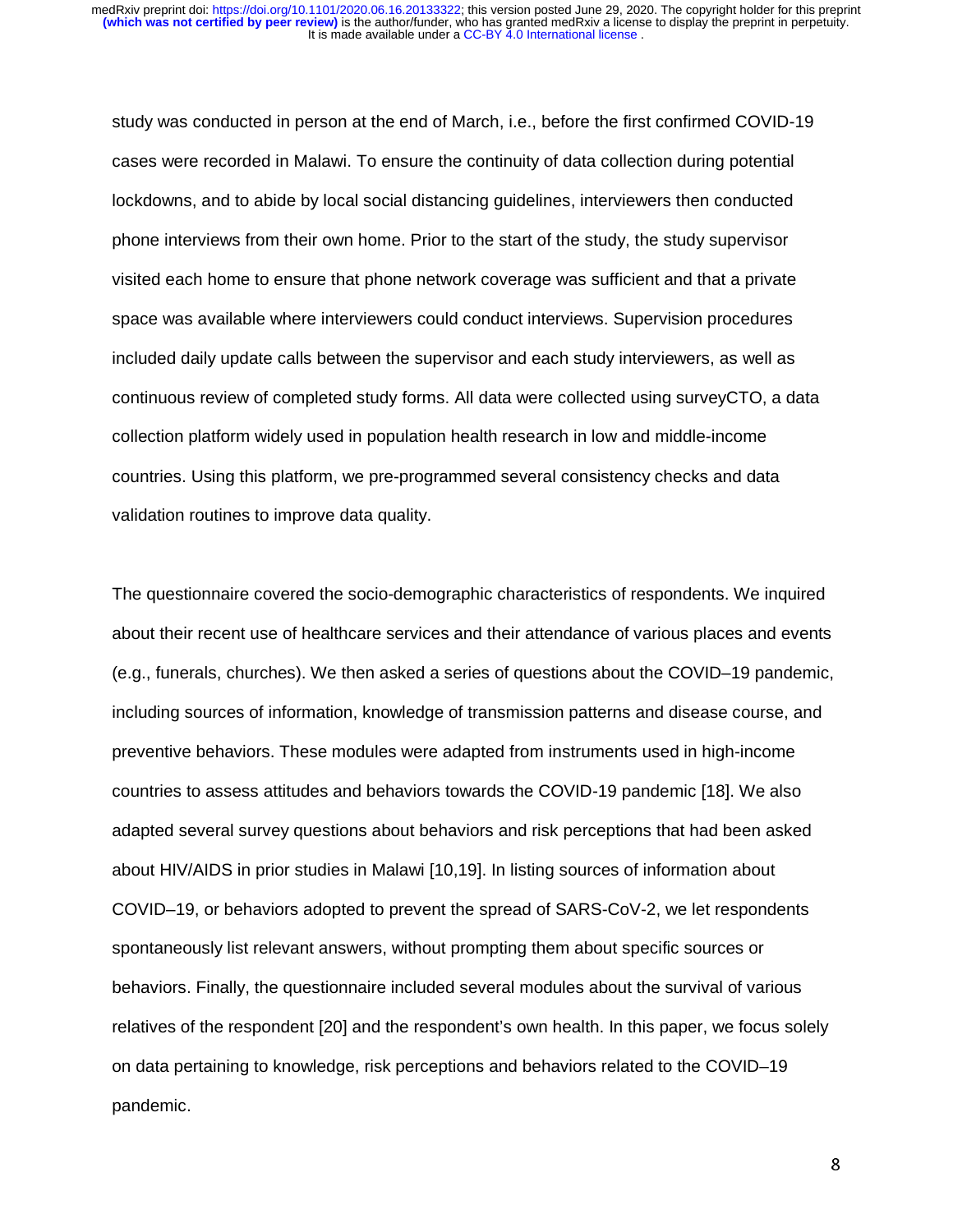After each completed interview, we provided respondents information about the novel coronavirus, including toll-free numbers to call if they had questions about the disease or if they were experiencing symptoms. Respondents were also given 1,200 Malawian Kwachas in mobile phone credit (approximately, 1.50 US dollars) for their participation. All respondents were contacted up to 10 times by study interviewers.

*Data analysis:* we described key aspects of the data collection process and data quality, including participation rates and duration of interviews. We also described the sociodemographic characteristics of study participants. This included their sex, their age group (in 10 year groupings), their economic activity in the week prior to the survey, their marital status at the time of the survey, their residence history (i.e., whether they recently moved to their current household) and their region of residence (Northern, central or southern).

The risk of exposure to COVID–19 and the availability of preventive strategies might differ between urban and rural areas. For example, in Malawi as in other low-income countries, cities might often be densely populated [21], thus making social distancing difficult to implement. In this paper, we conducted all our analyses separately by place of residence (urban vs. rural areas). Although the COVID–19 study was not designed to be representative of the rural and urban areas of Malawi, we compared the distribution of (some of) these characteristics in our study sample to the distribution of similar variables observed in a recent nationally representative dataset, i.e. the 2015/16 Demographic and Health Survey [22]. This comparison is designed to better understand the particularities of our study sample and how they might affect the knowledge, risk perceptions and behaviors reported by study respondents.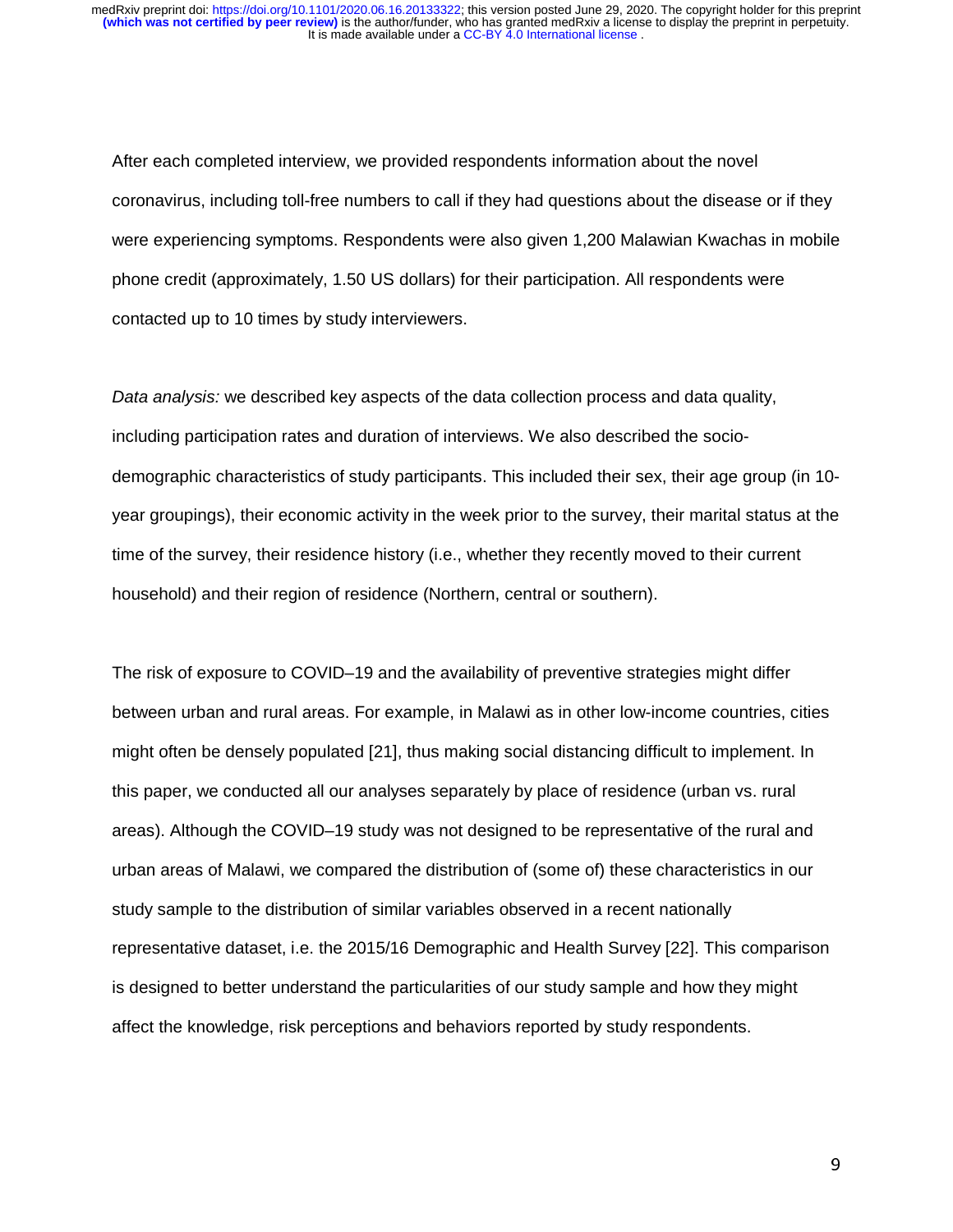Then, we presented descriptive analyses of several variables measuring knowledge and behaviors related to the COVID–19 pandemic. First, we investigated the sources of information from which respondents had heard about COVID–19. We created a continuous variable that counts the number of information sources they reported, as well as binary variables that took a value of one if a respondent heard about COVID–19 from a specific source of information (e.g., radio) and zero otherwise.

Second, we analyzed questions that asked respondents whether they agreed with several statements about the transmission of SARS-CoV-2 (5 statements), and the course and severity of COVID–19 (6 statements). Statements about the transmission of the coronavirus included, for example, affirmations that the novel coronavirus was a respiratory virus, a waterborne virus or a bloodborne disease. Statements about the course and severity of COVID–19 included, for example, affirmations that everybody infected with the coronavirus would develop severe symptoms, or that the risk of developing severe disease was higher among the elderly. We created two variables that count the number of correct answers the respondent provided about transmission patterns and disease course.

Third, we investigated the risk perceptions of individuals. During the interview, we asked respondents how likely they believed they were to become infected with SARS-CoV-2. We asked respondents to classify this likelihood in one of four categories ranging from "no chance at all" to "almost certain". We also asked respondents to state their individual expectations about the severity of disease, if they were to become infected themselves. We asked them to classify the expected severity across 5 categories, including "no expected symptoms", "mild", "moderate", "severe" or "life-threatening". For each category, we provided a description of associated limitations [18]. For example, we explained that a "severe" infection would likely require hospitalization, whereas individuals could go about their daily life if they experienced a

10 million and the control of the control of the control of the control of the control of the control of the c<br>10 million and the control of the control of the control of the control of the control of the control of the c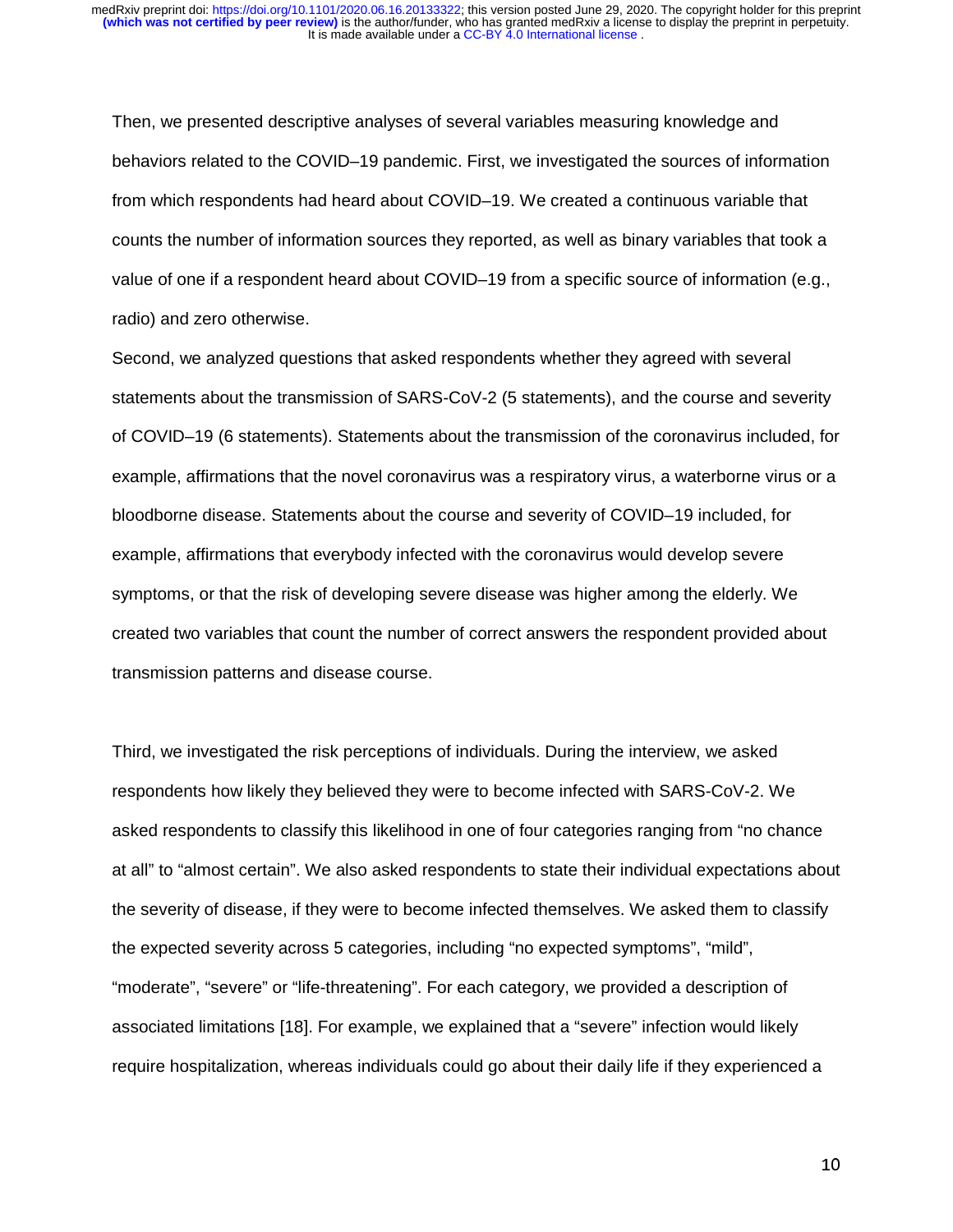"mild" infection. In our analyzes, we reported the distributions of respondents across these categories of risk assessment.

Finally, we described the behaviors that respondents reported using to prevent the spread of SARS-CoV-2/COVID–19. We created a continuous variable that counts the number of strategies reported by respondents, as well as binary variables that take a value of one if a respondent reported a specific strategy (e.g., wearing a face mask) and zero otherwise. The list of potential behaviors was adapted from a survey questionnaire used in the UK [18] earlier in the pandemic.

We compared the distributions of study variables between rural and urban residents using  $\chi^2$ tests for binary variables and t-tests or non-parametric tests for continuous variables. For statistical tests, we adjusted the calculation of standard errors to account for the clustering of observations within families. All data analysis was carried out in Stata 15.1.

### **RESULTS**

There were 793 individuals who were eligible for the COVID–19 study, including 230 KHDSS migrants, 106 KHDSS residents and 457 referred siblings. Between April  $25<sup>th</sup>$  and May  $23<sup>rd</sup>$ . 2020, 630 of these 793 potential participants accepted to complete an interview (79.5%). The main reasons for not participating included being unable to reach the participant ( $n = 110$ ) and having a wrong number ( $n = 23$ ). Five potential participants refused to be interviewed, one was reported to have died, and two others had migrated outside of Malawi.

The median duration of interviews was 30 minutes (Inter-Quartile Range = 24 minutes to 38 minutes). In total, interviewers made 3,035 calls to potential respondents during the course of

111 - Andrew Maria (1911), a che alla contratta della contratta della contratta della contratta della contratt<br>111 - Andrew Maria (1911), a che alla contratta della contratta della contratta della contratta della contratt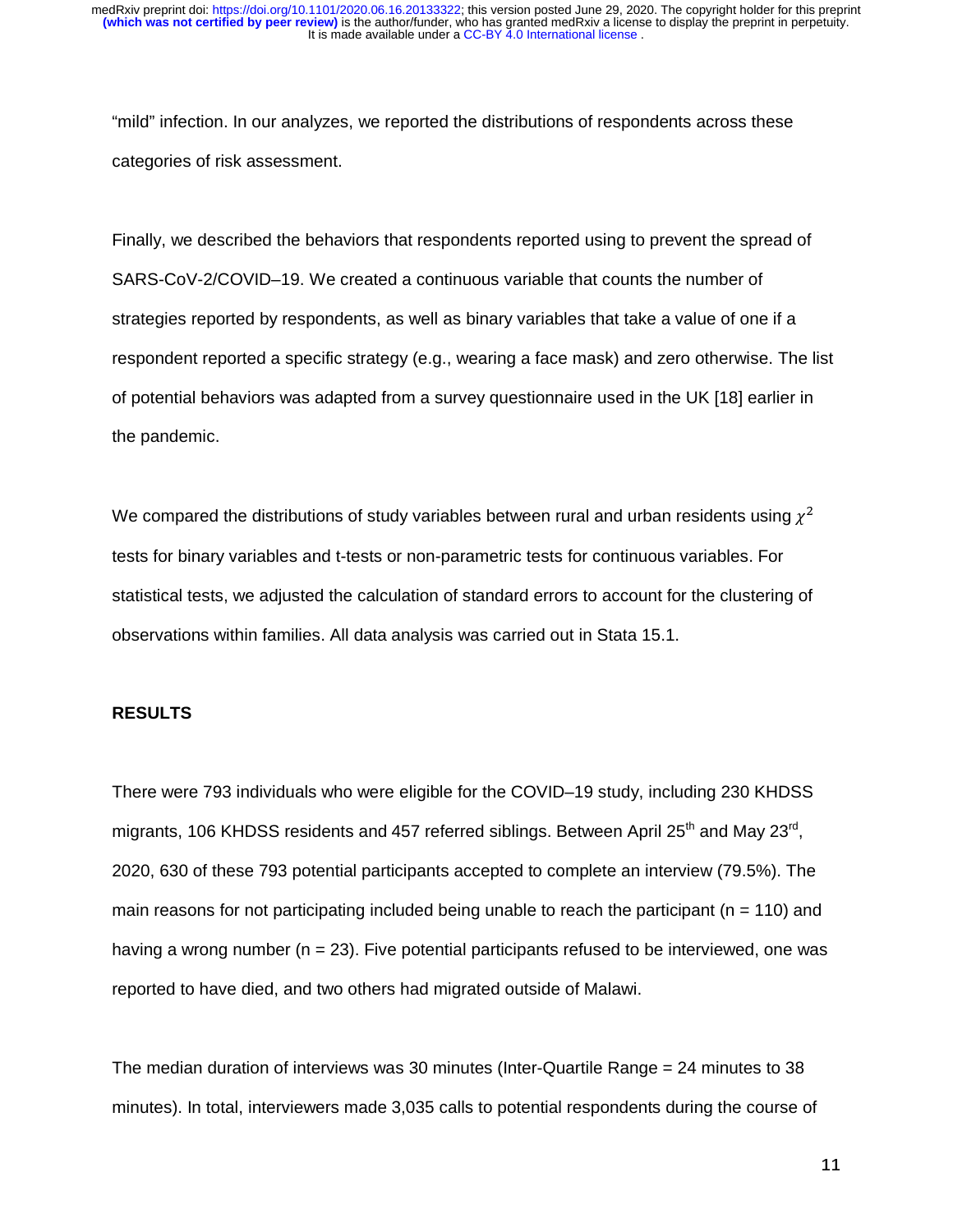data collection i.e., on average 3.8 calls per potential respondent. Among those who were interviewed, the mean number of calls made was 2.6 vs. 8.4 among potential respondents who could not be interviewed.

The socio-demographic characteristics of respondents are reported in Table 1, by place of residence. Close to 60% of respondents were women. Among rural residents, 95% resided in the Northern Region of Malawi. Urban residents were dispersed throughout the country, with 31.4% and 17.9% residing in the Central and Southern regions, respectively. The percentages of respondents who resided in Karonga district were 87.3% and 17.7% for rural and urban residents, respectively. Outside of Karonga district, the districts of residence of respondents in the COVID–19 study are described in appendix A1. One in 5 respondents were young adults aged 18–24 years old, whereas <3% were adults aged 55 years and older. Respondents in rural areas were more likely to be married at the time of the interview than in urban areas (64.7% vs. 55.7%, p<0.001). Urban residents were more likely to report an economic activity outside of their household in the past 7 days  $(57.1\% \text{ vs. } 34.9\%, \text{ p} < 0.001)$ .

#### [TABLE 1 ABOUT HERE]

Compared to a nationally representative dataset, the study sample included a higher percentage of women (e.g., 59.0% vs 54.0% in rural areas, appendix A2). In rural areas, it also included a higher percentage of respondents who were separated, widowed or divorced (21.8% vs. 16.5%). On the other hand, the percentages of respondents aged 18–24 years old or 55 years and older were lower in our study dataset than in the nationally representative dataset used for comparison.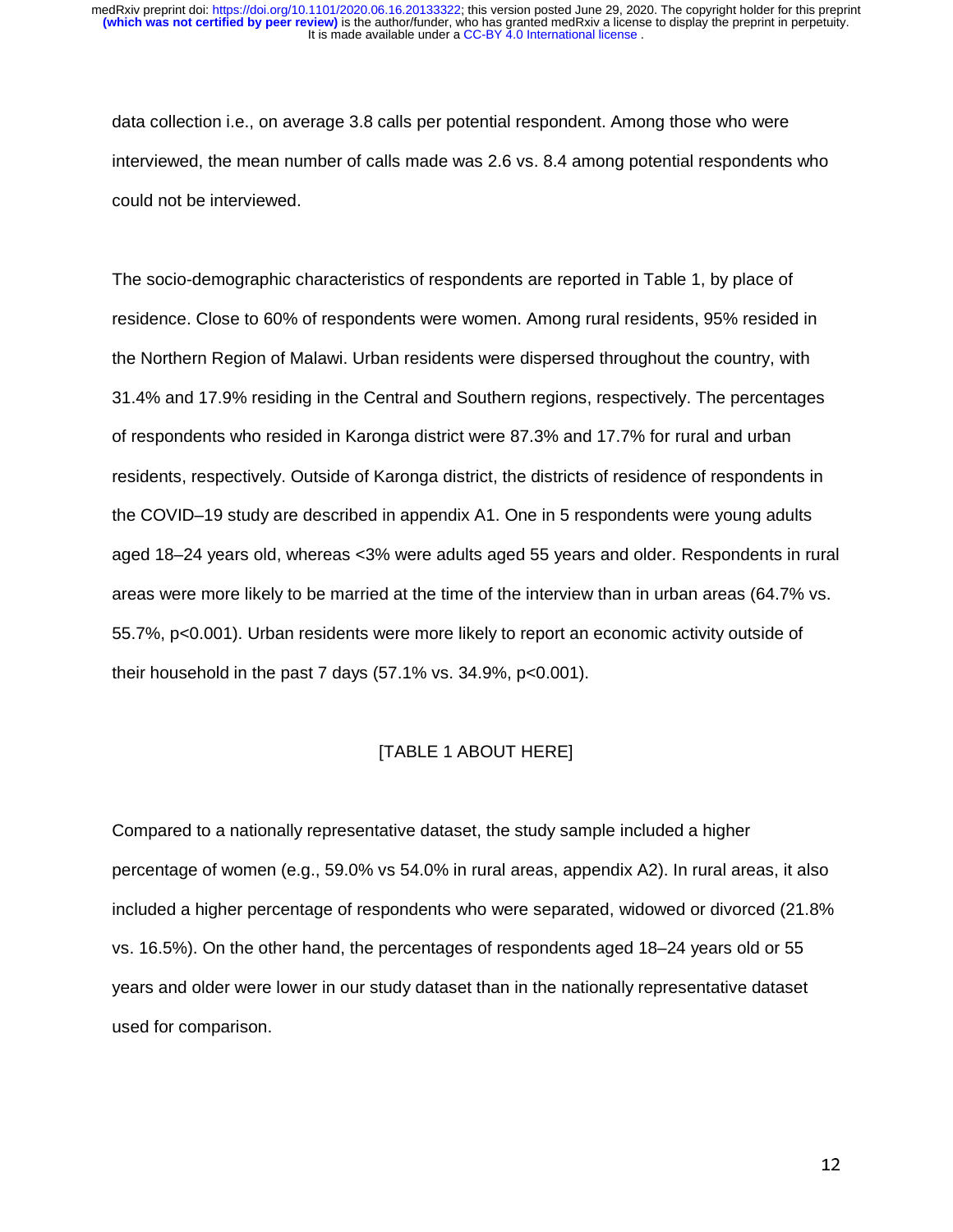Only one respondent reported that he had never heard of COVID–19 (0.15%). Other respondents reported a median of 3 distinct sources of information about COVID–19 in rural areas vs. 4 sources in urban areas ( $p<0.001$ ). In both rural and urban areas, the most common sources of COVID-related information were the radio and conversations with friends (figure 1). There were however large differences in sources of information between rural and urban residents. In urban areas, respondents reported relying more extensively on the television (64% vs. 18% in rural areas), WhatsApp groups (43% vs. 14%), Social Media (31% vs. 9%), newspapers (16.5% vs. 5%) and the Internet (18% vs. 4%). In rural areas, respondents reported obtaining COVID-related information more frequently from relatives (37% in rural areas vs. 27% in urban areas) and health facilities (37% vs. 24%). Very few respondents reported obtaining COVID-related information from the hotline(s) established by the Ministry of Health (<1%).

#### [FIGURE 1 ABOUT HERE]

Knowledge of transmission patterns was limited (figure 2, panel a). The median number of correct answers about transmission patterns per respondent was 3 out of 5. Close to 90% of respondents knew that the coronavirus is a respiratory virus (appendix A3), which can also be transmitted by contact with contaminated surfaces. Three out of 4 respondents knew that the coronavirus can be transmitted even if the person who is infected is not showing any symptoms. A third of respondents however believed that the coronavirus is also a bloodborne virus, whereas close to half of respondents believed that the coronavirus is also waterborne.

## [FIGURE 2 ABOUT HERE]

Knowledge of transmission patterns was lower among respondents in rural areas (median  $= 3$ ) correct answers, see figure 2) than in urban areas (median  $=$  4 correct answers,  $p$ <0.001). The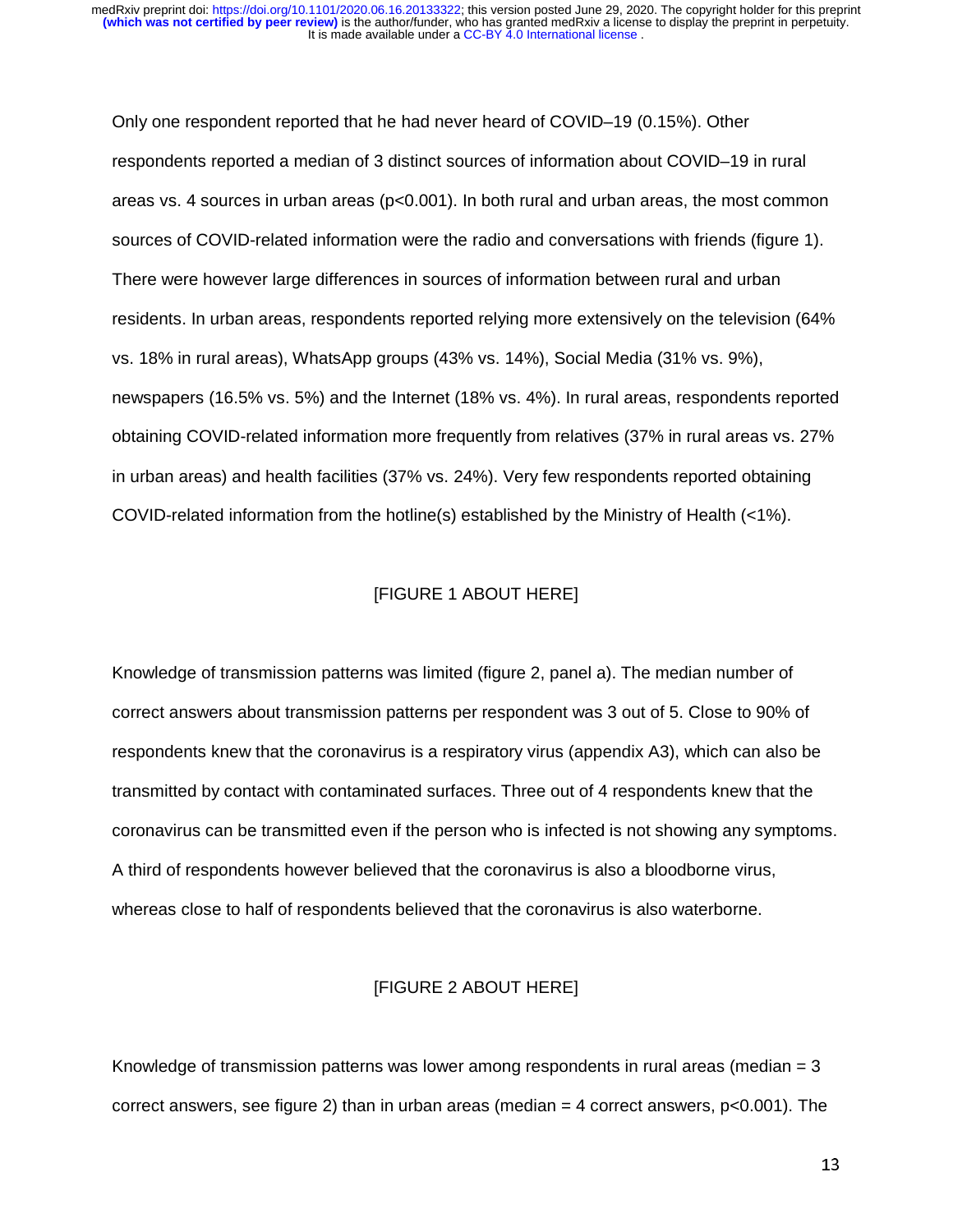proportion of respondents who answered all questions about transmission patterns correctly was higher in urban areas than in rural areas (23.7% vs 13.3%, p<0.001). Rural respondents more frequently reported that SARS-CoV-2 is waterborne (55.2% vs. 34.3%, p<0.001; appendix A2) or bloodborne (37.0% vs. 19.3%, p<0.001).

Knowledge of the course and severity of the disease was limited (figure 2, panel b). The median number of correct answers about the course of the disease per respondent was 3 (out of 6). One in six respondents believed that there is an effective treatment against COVID–19 and two out of three respondents believed that everyone affected by COVID–19 will ultimately become severely ill (appendix A4). Close to 40% of respondents did not know that it is possible to have and recover from COVID–19 without ever showing any symptoms. Large proportions also did not know that the risk of becoming (severely) ill varies by age: 44.8% of respondents disagreed that children under age 12 years old are less likely to become ill, whereas 32.8% of respondents disagreed that the elderly are at higher risk of severe disease.

Knowledge of the course and severity of the disease was lower among respondents in rural areas (median  $=$  3 correct answers, see figure 2) than in urban areas (median  $=$  4 correct answers, p<0.001). The proportion of respondents who answered all questions about course and severity correctly was lower in rural areas than in urban areas (1.2% vs. 6.4%, p<0.001). Respondents in rural areas were also less likely to know that there is no effective treatment against COVID–19 (69.5% vs. 76.4%), that SARS-CoV-2 does not always lead to severe illness (17.4% vs. 35.0%), and that people with certain chronic illnesses are more likely to become severely ill from COVID–19 (57.4% vs. 69.3%, appendix A4).

Slightly less than half of the respondents perceived themselves to be at no risk or at low risk of infection with SARS-CoV-2 (Figure 3, panel a). In rural areas, only 5.3% of respondents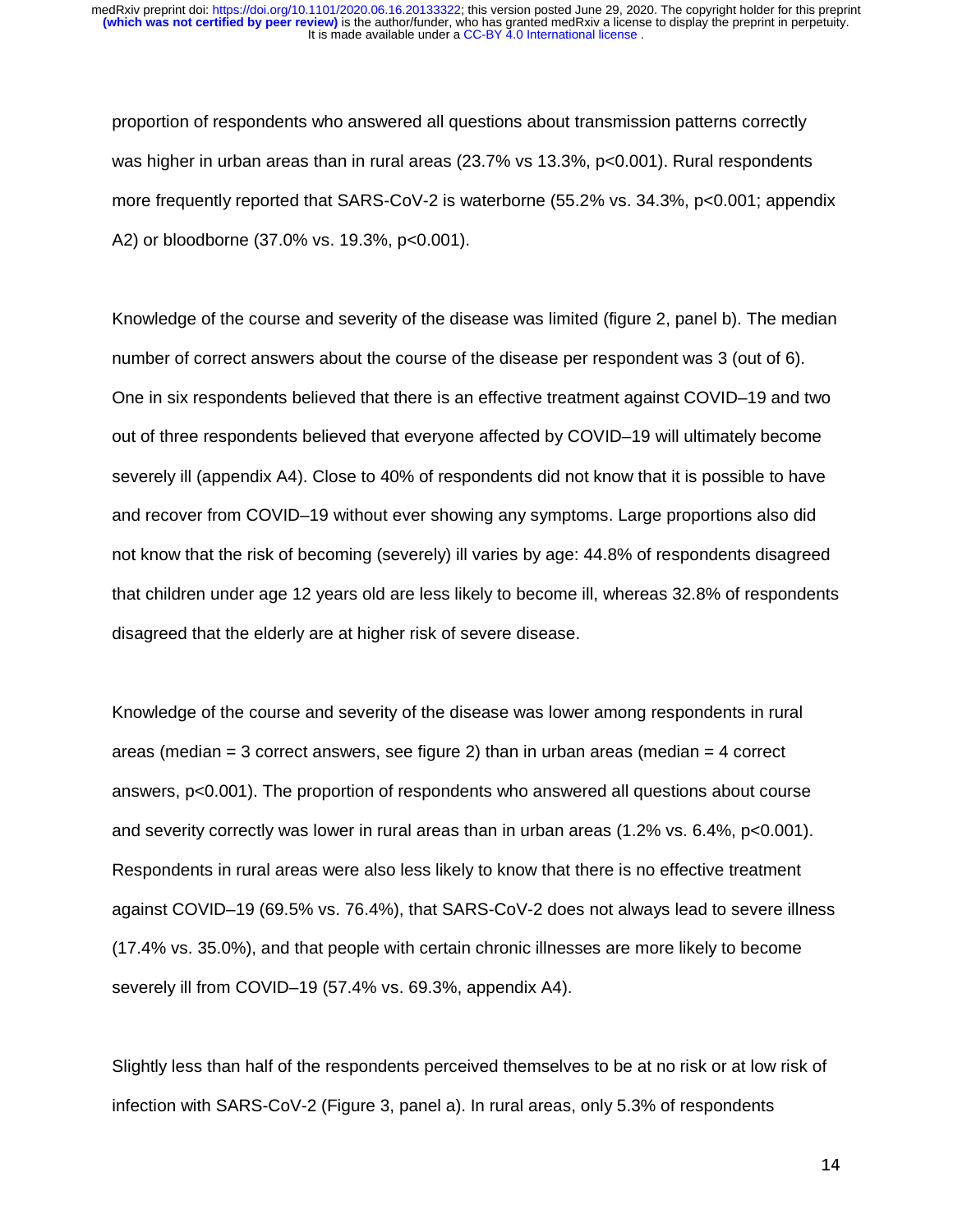reported being "almost certain" to become infected, vs. 12.1% in urban areas (p=0.04). Few respondents expected to experience "no symptoms" if they ever became infected with SARS-CoV-2 (2.1%). A greater proportion of urban residents expected to experience no or only mild symptoms (Figure 3, panel b). Overall, close to 3 out of four respondents expected to experience "severe" or "life threatening" symptoms if they became ill with COVID–19.

#### [FIGURE 3 ABOUT HERE]

Seven respondents reported not having adopted any strategy to prevent the spread of SARS-CoV-2 (1.1%). Among the rest of the respondents, the median number of preventive behaviors adopted was 3. Rural residents reported adopting a median number of 2 preventive behaviors, vs. 3 for urban residents (p<0.001). More than 95% of respondents reported washing their hands more frequently (Figure 4), and approximately 50% reported avoiding crowds. Only one out of five rural residents and one out of four urban residents reported staying at home. The use of face masks and hand sanitizers was more prevalent among urban residents (22.3% and 27.3%, respectively) than in rural areas (5.0% and 10.6%, respectively). Very few respondents reported avoiding hospitals and health facilities to avoid becoming infected with SARS-CoV-2.

## [FIGURE 4 ABOUT HERE]

#### **DISCUSSION**

Our study documented that despite widespread access to information, respondents in this Malawian population had imperfect knowledge of the patterns of SARS-CoV-2 transmission and of the course and severity of COVID–19. In particular, a large percentage of respondents believed that SARS-CoV-2 was also waterborne or bloodborne, and that COVID–19 necessarily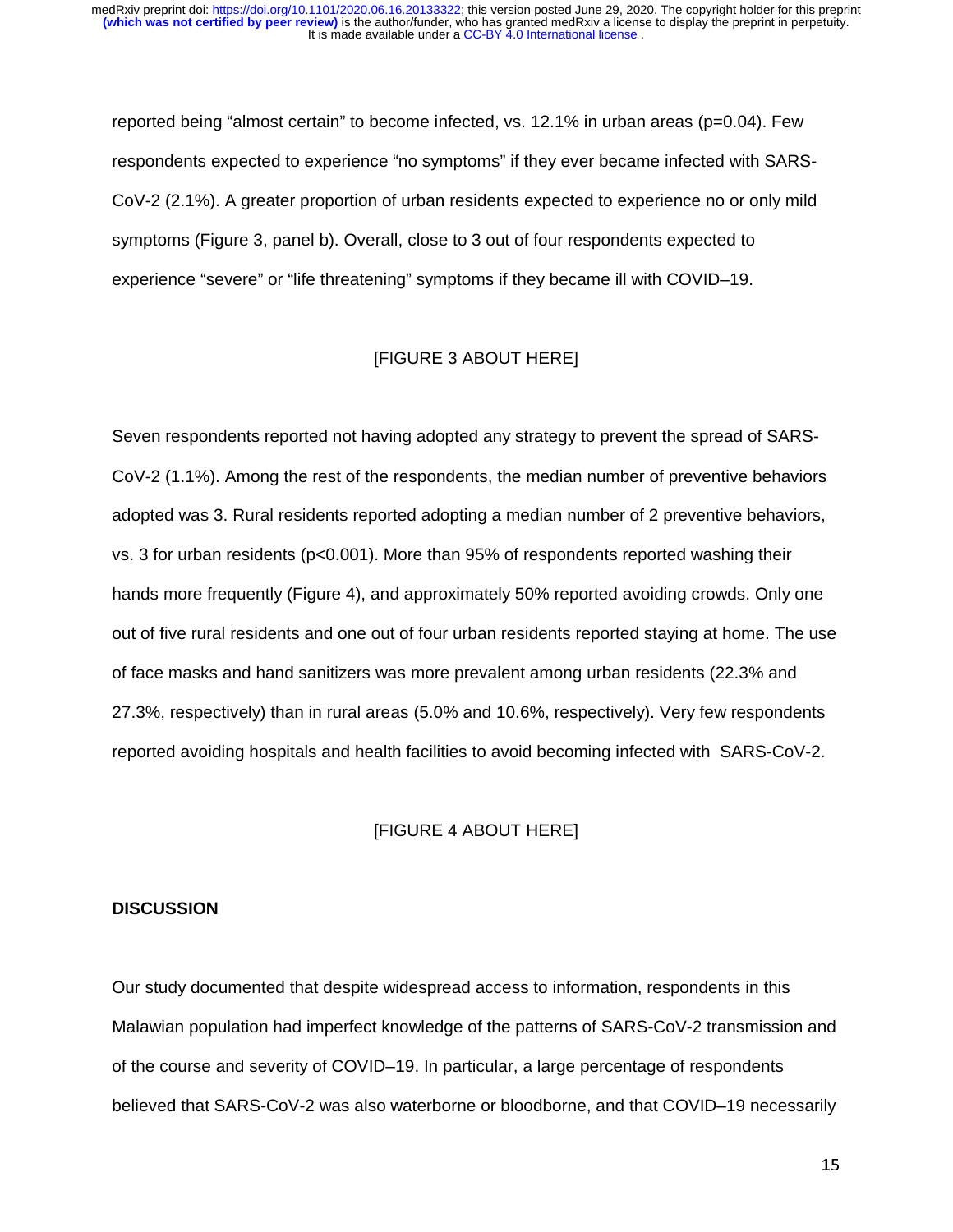led to severe symptoms. Knowledge of the transmission patterns and of the course/severity of COVID–19 was more limited among residents of rural areas.

Close to half of study respondents perceived themselves at no risk or at low risk of acquiring the novel coronavirus. Even in urban areas, only 1 in 8 respondents reported perceiving themselves at high risk, whereas in recent studies in Nairobi slums, this proportion was as high as 1 in 3 [15]. Compared to available epidemiological models, study respondents also seemed to overestimate the risk of severe outcomes from COVID–19. Whereas 3 out of 4 respondents (72%) stated that they expected to experience severe or life-threatening symptoms (requiring hospitalization) if they became infected with SARS-CoV-2, a recent model of the World Health Organization [2] indicated that only 2% of the infections with SARS-CoV-2 projected to occur in Malawi in 2020 would require hospitalization. For comparison, in the United Kingdom in March 2020, only 1 in 5 respondents in a nationwide survey reported that they would expect COVID– 19 to be severe or life-threatening [23], even though the population of the UK is more vulnerable to adverse disease outcomes due to its older age structure [24].

In the first few weeks of the COVID–19 pandemic in Malawi, the adoption of preventive behaviors was limited in this population. Virtually everybody reported washing hands more often, but only a limited number of respondents reported implementing other strategies including social distancing or wearing face masks. This was particularly so in rural areas, where respondents reported having adopted fewer strategies to prevent COVID–19 than their relatives in urban areas. This limited adoption of preventive behaviors might in part be related to how individuals assessed the health threat from the pandemic. Low perceived levels of infection risks have been associated with lack of behavioral changes for diseases such as influenza [8] or HIV [25,26]. Similarly, misperceptions about the likely impact of a disease on health and survival might preclude the adoption of safer practices and behaviors [27].

16 de junho de 1950 e 1960 e 1960 e 1960 e 1960 e 1960 e 1960 e 1960 e 1960 e 1960 e 1960 e 1960 e 1960 e 1960<br>16 de junho de 1960 e 1960 e 1960 e 1960 e 1960 e 1960 e 1960 e 1960 e 1960 e 1960 e 1960 e 1960 e 1960 e 196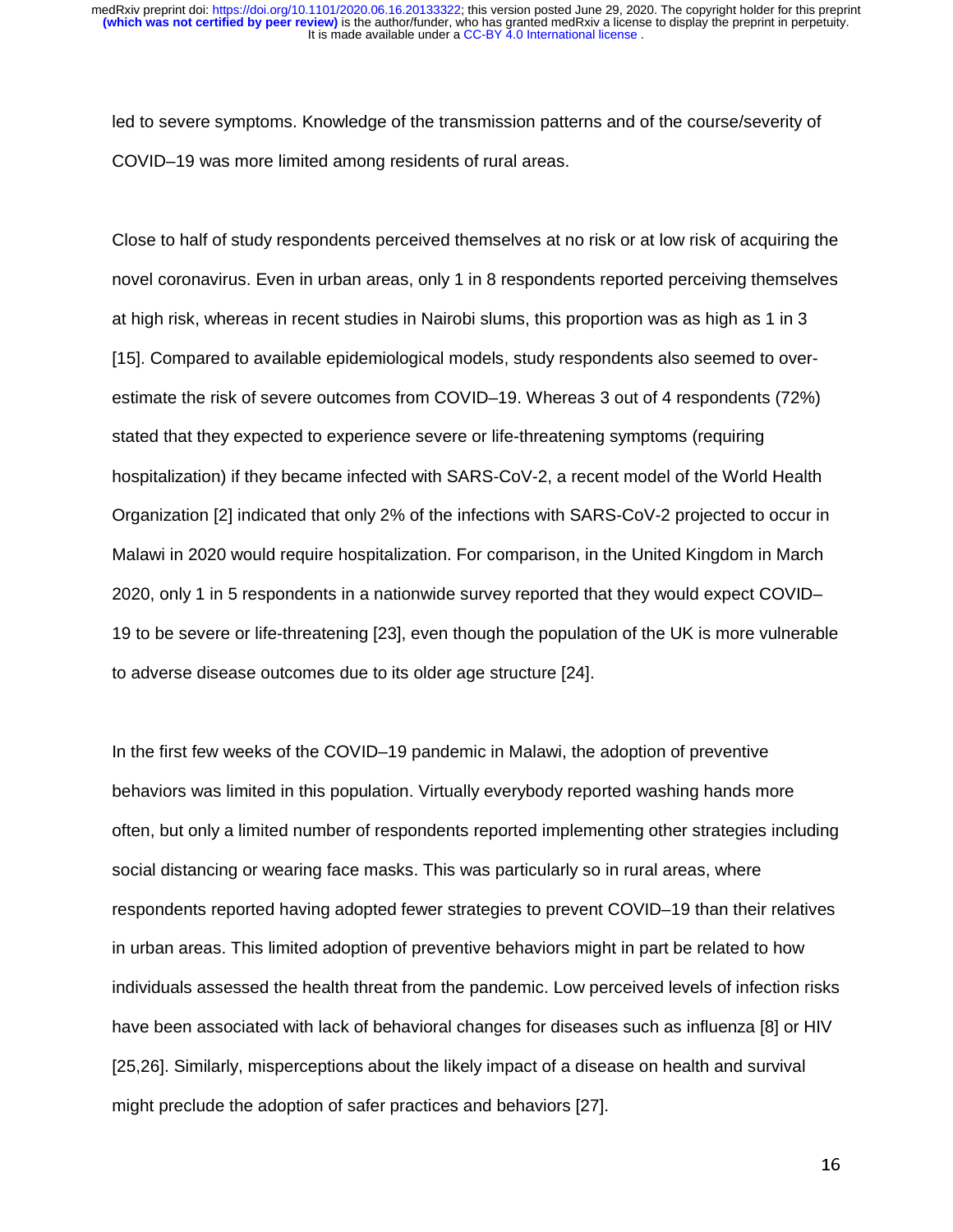Our study has several limitations. First, it is based on a sample of individuals who could be reached by mobile phone. As a result, it might exclude members of the more impoverished households of the study communities. If the knowledge and behaviors of population members who do not have access to mobile phones differs from those of other members, then our study results might be biased. Second, our sampling frame was constituted from lists of participants in studies conducted in 2019/2020. Only approximately 45% of the sample was randomly selected (HDSS migrants and HDSS residents). Other respondents were referred to this study by their (randomly selected) siblings. As such, our sample is not representative of a specific population in Karonga District or elsewhere in Malawi. In particular, whereas our sample included respondents in a number of cities of the country (e.g., Lilongwe, Mzuzu), it was not representative of urban areas in Malawi. In appendix A2, however, we documented how our study sample differs from representative samples of households in rural and urban areas. The most salient difference was the limited number of respondents aged 55 years and older in our study sample. Since members of such age groups are at an increased risk of adverse COVID– 19 outcomes [24], future studies of knowledge and behaviors related to the pandemic in African countries should ensure that they are adequately represented. Third, we did not investigate other determinants of the adoption of preventive behaviors according to the health belief model. For example, we did not explore the barriers and constraints that might prevent individuals from maintaining social distancing norms, from consistently using hand sanitizer or from adopting other preventive practices. This includes, for example, housing conditions, access to water sources and/or financial resources to purchase masks. Fourth, our analyses are based on selfreported data on attitudes and behaviors. These data might be affected by social desirability biases [28]. For example, respondents might over-report the number of preventive behaviors they have adopted if they believe that this might be the more acceptable answer. Sixth, we only investigated whether knowledge and behaviors varied by place of residence. We did not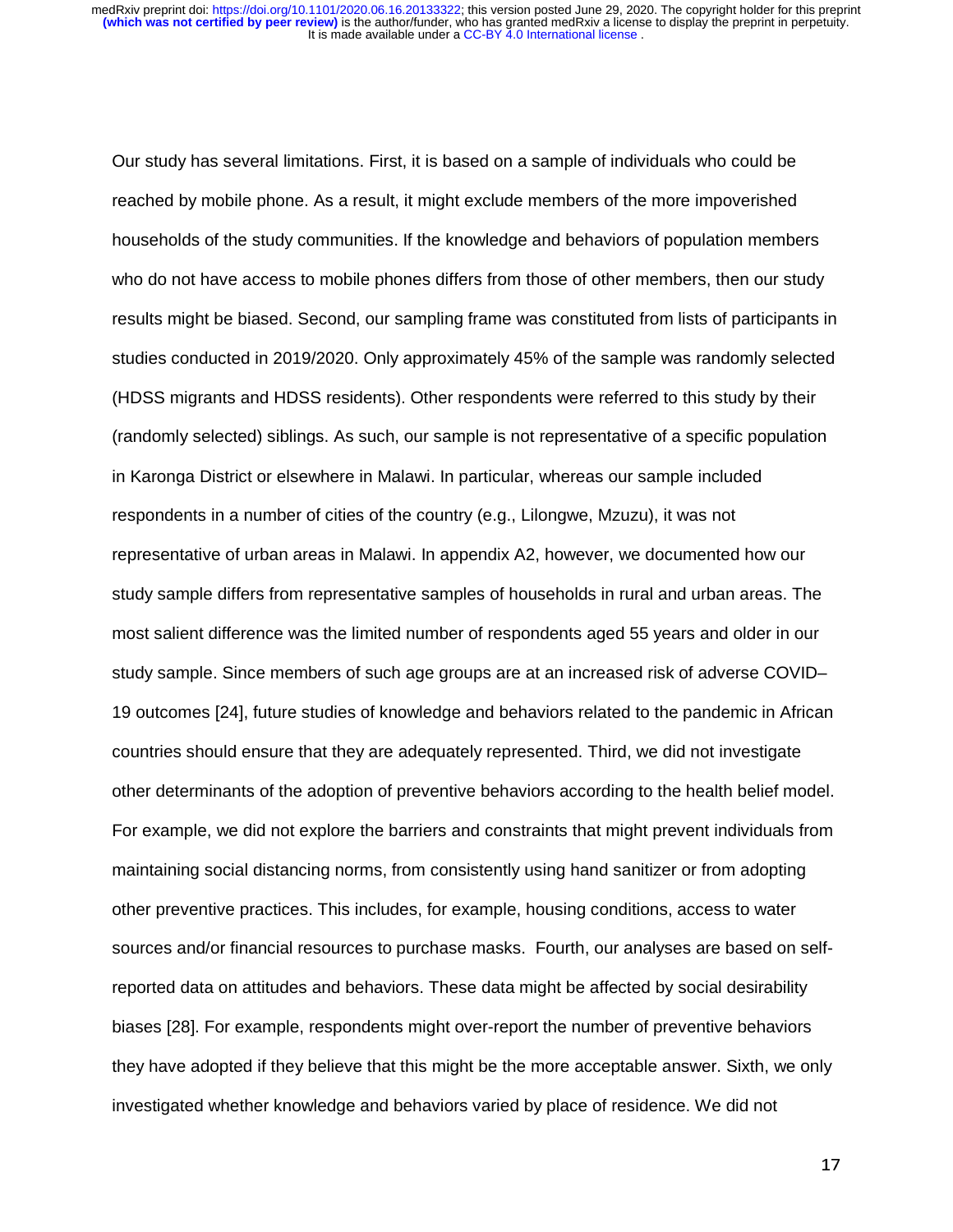consider other correlates including age, marital status or economic activity. Finally, our study results might be affected by non-response during the mobile survey. Only 80% of the individuals for whom a phone number was available participated in the mobile interview. If the characteristics and behaviors of non-participants differ from those of participants, the results from the study might be biased.

Our study has important implications. It indicates that additional information campaigns are needed to address knowledge gaps about the transmission of the novel coronavirus, and the severity/course of the disease it causes. Whereas prior studies of attitudes and behaviors related to the COVID–19 pandemic have focused on urban settings [15], we also highlight that several knowledge gaps are larger, and the adoption of preventive behaviors is slower, in rural areas. Information campaigns and behavioral change communication about COVID–19 thus need to be tailored to these different contexts. For example, messages diffused using social media or WhatsApp groups are unlikely to reach a significant percentage of rural residents in Northern Malawi and similar settings. Finally, our study indicates that individual risk perceptions do not currently align with projections of the impact of the COVID–19 pandemic in Malawi: a large percentage of population members might under-estimate the risk of becoming infected, while most respondents over-estimate the risk of developing severe illness if infected. Future health communications and information campaigns related to the pandemic should address these misperceptions. According to common public health frameworks (e.g., health belief model), this might help foster the adoption of preventive behaviors in affected populations.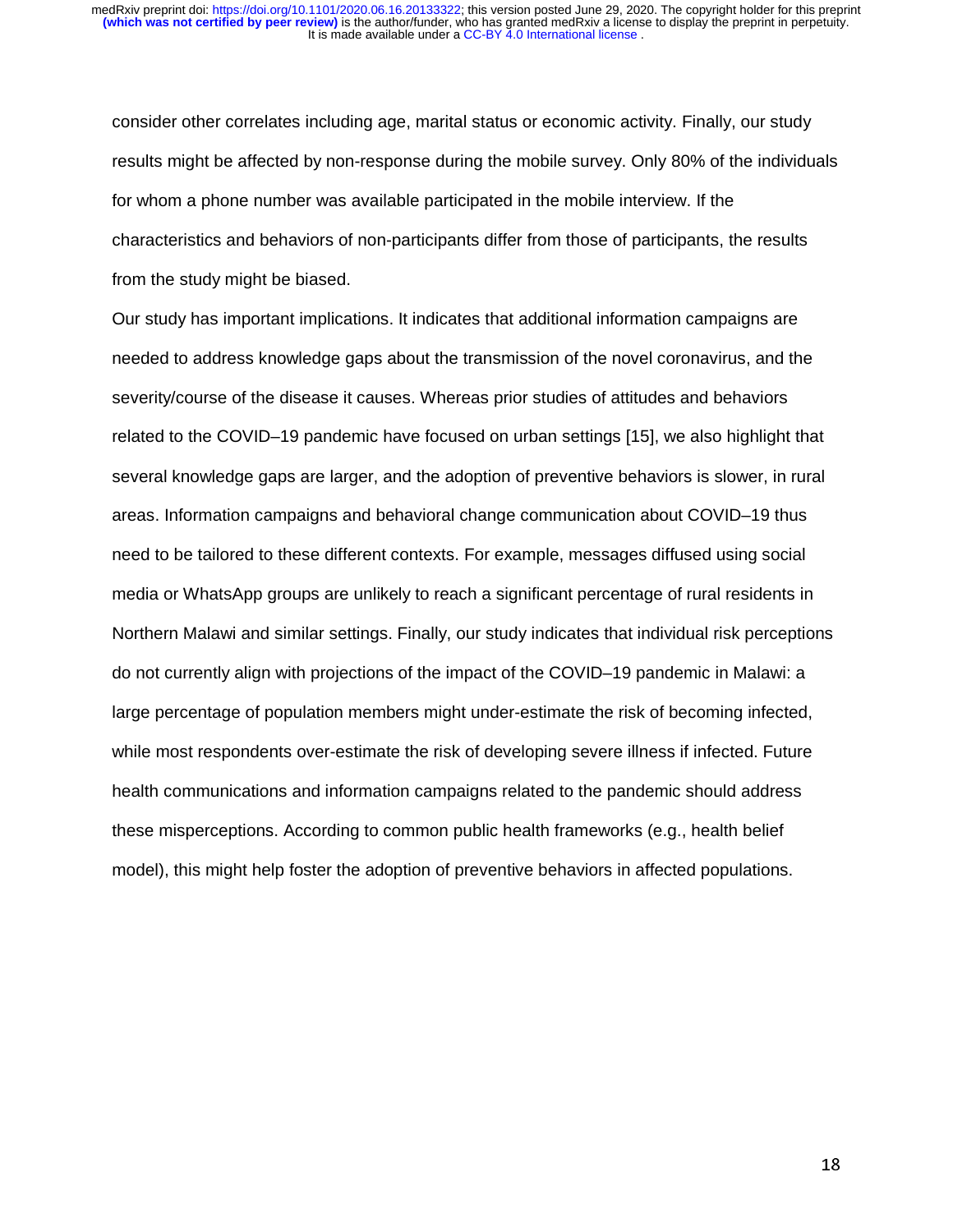# **REFERENCES**

- 1 Africa CDC COVID-19 Daily Updates. Africa CDC. https://africacdc.org/covid-19/ (accessed 25 Jun2020).
- 2 Cabore JW, Karamagi HC, Kipruto H, Asamani JA, Droti B, Seydi ABW, *et al.* **The potential effects of widespread community transmission of SARS-CoV-2 infection in the World Health Organization African Region: a predictive model**. *BMJ Global Health* 2020; **5**:e002647.
- 3 Strategic preparedness and response plan for the novel coronavirus. https://www.who.int/publications-detail-redirect/strategic-preparedness-and-response-planfor-the-new-coronavirus (accessed 16 Jun2020).
- 4 CDC. Coronavirus Disease 2019 (COVID-19) Prevention & Treatment. Centers for Disease Control and Prevention. 2020.https://www.cdc.gov/coronavirus/2019-ncov/prevent-gettingsick/prevention.html (accessed 16 Jun2020).
- 5 Community use of face masks. Africa CDC. https://africacdc.org/download/community-use-offace-masks/ (accessed 16 Jun2020).
- 6 Rosenstock IM, Strecher VJ, Becker MH. **Social Learning Theory and the Health Belief Model**. *Health Education Quarterly* 1988; **15**:175–183.
- 7 Green EC, Murphy E. Health Belief Model. In: *The Wiley Blackwell Encyclopedia of Health, Illness, Behavior, and Society*.American Cancer Society; 2014. pp. 766–769.
- 8 Reintjes R, Das E, Klemm C, Richardus JH, Keßler V, Ahmad A. **"Pandemic Public Health Paradox": Time Series Analysis of the 2009/10 Influenza A / H1N1 Epidemiology, Media Attention, Risk Perception and Public Reactions in 5 European Countries**. *PLoS ONE* 2016; **11**:e0151258.
- 9 Adedimeji AA, Omololu FO, Odutolu O. **HIV Risk Perception and Constraints to Protective Behaviour among Young Slum Dwellers in Ibadan, Nigeria**. *J Health Popul Nutr* 2007; **25**:146–157.
- 10 Smith KP, Watkins SC. **Perceptions of risk and strategies for prevention: responses to HIV/AIDS in rural Malawi**. *Social Science & Medicine* 2005; **60**:649–660.
- 11 COVID-19 Ministry Of Health and Population MALAWI. https://covid19.health.gov.mw/ (accessed 28 Jun2020).
- 12 Jahn A, Branson K, Crampin A, Fine PE, Glynn JR, McGrath N, *et al.* **Evaluation of a village-informant driven demographic surveillance system in Karonga, Northern Malawi**. *Demographic Research* 2007; **16**:219–248.
- 13 Crampin AC, Dube A, Mboma S, Price A, Chihana M, Jahn A, *et al.* **Profile: the Karonga Health and Demographic Surveillance System**. *Int J Epidemiol* 2012; **41**:676–685.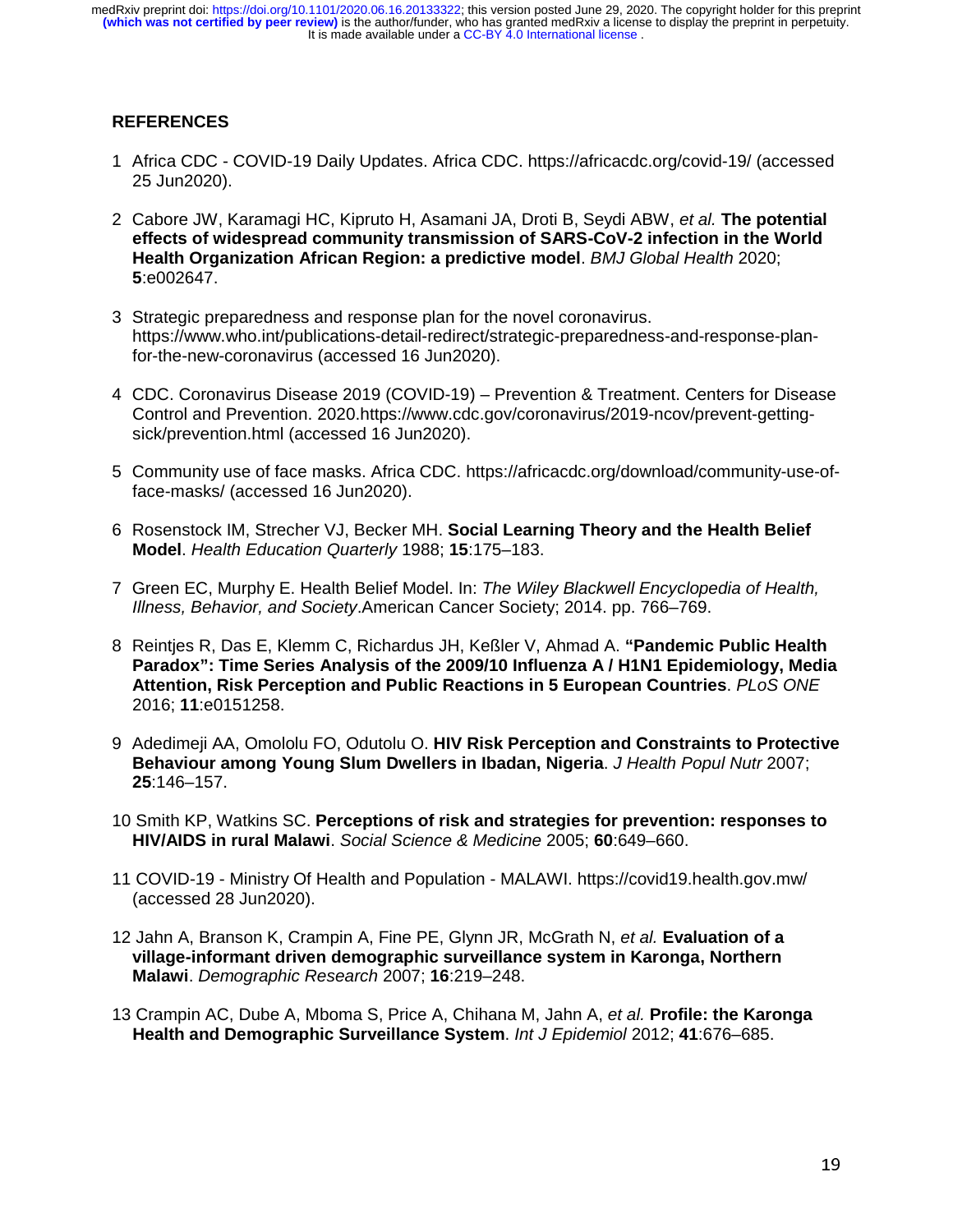It is made available under a CC-BY 4.0 International license. **(which was not certified by peer review)** is the author/funder, who has granted medRxiv a license to display the preprint in perpetuity. medRxiv preprint doi: [https://doi.org/10.1101/2020.06.16.20133322;](https://doi.org/10.1101/2020.06.16.20133322) this version posted June 29, 2020. The copyright holder for this preprint

- 14 MEIRU/ LSHTM /JHU partnership for improving data on adult mortality. **Collecting data on HIV-related mortality during household surveys: a randomized validation study in Malawi**. *medRxiv* 2020; :2020.06.01.20118810.
- 15 Austrian K, Pinchoff J, Tidwell JB, White C, Abuya T, Kangwana B, *et al.* COVID-19 Related Knowledge, Attitudes, Practices and Needs of Households in Informal Settlements in Nairobi, Kenya. Rochester, NY: Social Science Research Network; 2020. doi:10.2139/ssrn.3576785
- 16 LSMS launches high-frequency phone surveys on COVID-19 | Living Standards Measurement Study (LSMS). http://surveys.worldbank.org/covid-19 (accessed 25 Jun2020).
- 17 Corsi DJ, Neuman M, Finlay JE, Subramanian SV. **Demographic and health surveys: a profile**. *Int J Epidemiol* 2012; **41**:1602–1613.
- 18 Atchison C, Bowman L, Eaton J, Imai N, Redd R, Pristera P, *et al.* Report 10: Public response to UK Government recommendations on COVID-19: population survey, 17-18 March 2020. Imperial College London; 2020. doi:10.25561/77581
- 19 Anglewicz P, Kohler H-P. **Overestimating HIV infection: The construction and accuracy of subjective probabilities of HIV infection in rural Malawi**. *Demogr Res* 2009; **20**:65–96.
- 20 Helleringer S, Pison G, Masquelier B, Kanté AM, Douillot L, Duthé G, *et al.* **Improving the quality of adult mortality data collected in demographic surveys: validation study of a new siblings' survival questionnaire in Niakhar, Senegal**. *PLoS Med* 2014; **11**:e1001652.
- 21 Corburn J, Vlahov D, Mberu B, Riley L, Caiaffa WT, Rashid SF, *et al.* **Slum Health: Arresting COVID-19 and Improving Well-Being in Urban Informal Settlements**. *J Urban Health* 2020; **97**:348–357.
- 22 National Statistical Office (Malawi) & ICF. **Malawi Demographic and Health Survey 2015- 16**. Published Online First: 1 February 2017.https://dhsprogram.com/publications/publication-FR319-DHS-Final-Reports.cfm (accessed 27 Jun2020).
- 23 Atchison CJ, Bowman L, Vrinten C, Redd R, Pristera P, Eaton JW, *et al.* Perceptions and behavioural responses of the general public during the COVID-19 pandemic: A crosssectional survey of UK Adults. Public and Global Health; 2020. doi:10.1101/2020.04.01.20050039
- 24 Dowd JB, Andriano L, Brazel DM, Rotondi V, Block P, Ding X, *et al.* **Demographic science aids in understanding the spread and fatality rates of COVID-19**. *PNAS* 2020; **117**:9696– 9698.
- 25 Prata N, Morris L, Mazive E, Vahidnia F, Stehr M. **Relationship between HIV Risk Perception and Condom Use: Evidence from a Population-Based Survey in Mozambique**. *International Family Planning Perspectives* 2006; **32**:192–200.
- 26 Maharaj P, Cleland J. **Risk Perception and Condom Use among Married or Cohabiting Couples in KwaZulu-Natal, South Africa**. *International Family Planning Perspectives* 2005; **31**:24–29.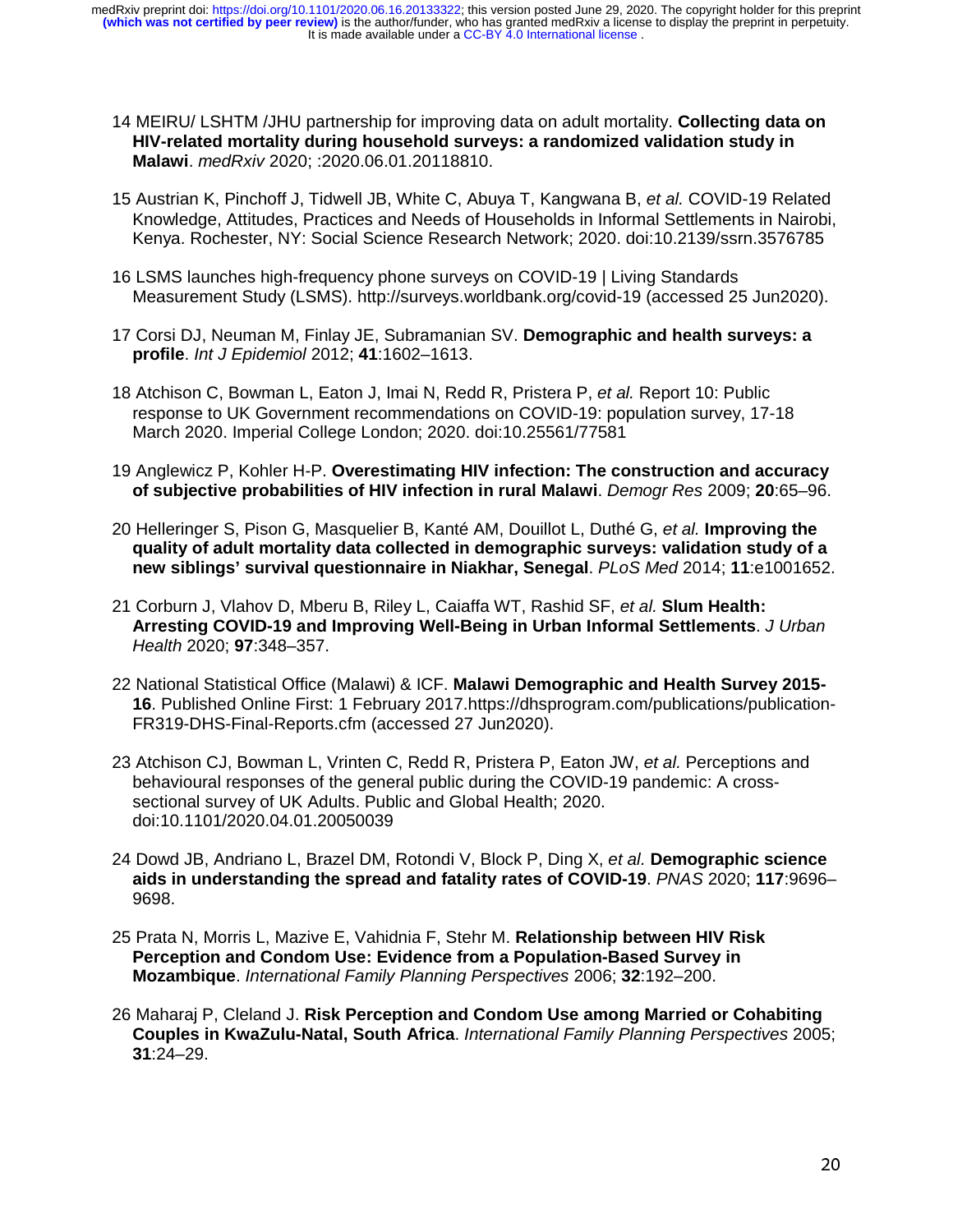- 27 Delavande A, Kohler H-P. **HIV/AIDS-related Expectations and Risky Sexual Behaviour in Malawi**. *Rev Econ Stud* 2016; **83**:118–164.
- 28 Kelly CA, Soler-Hampejsek E, Mensch BS, Hewett PC. **Social Desirability Bias in Sexual Behavior Reporting: Evidence from an Interview Mode Experiment in Rural Malawi**. *Int Perspect Sex Reprod Health* 2013; **39**:14–21.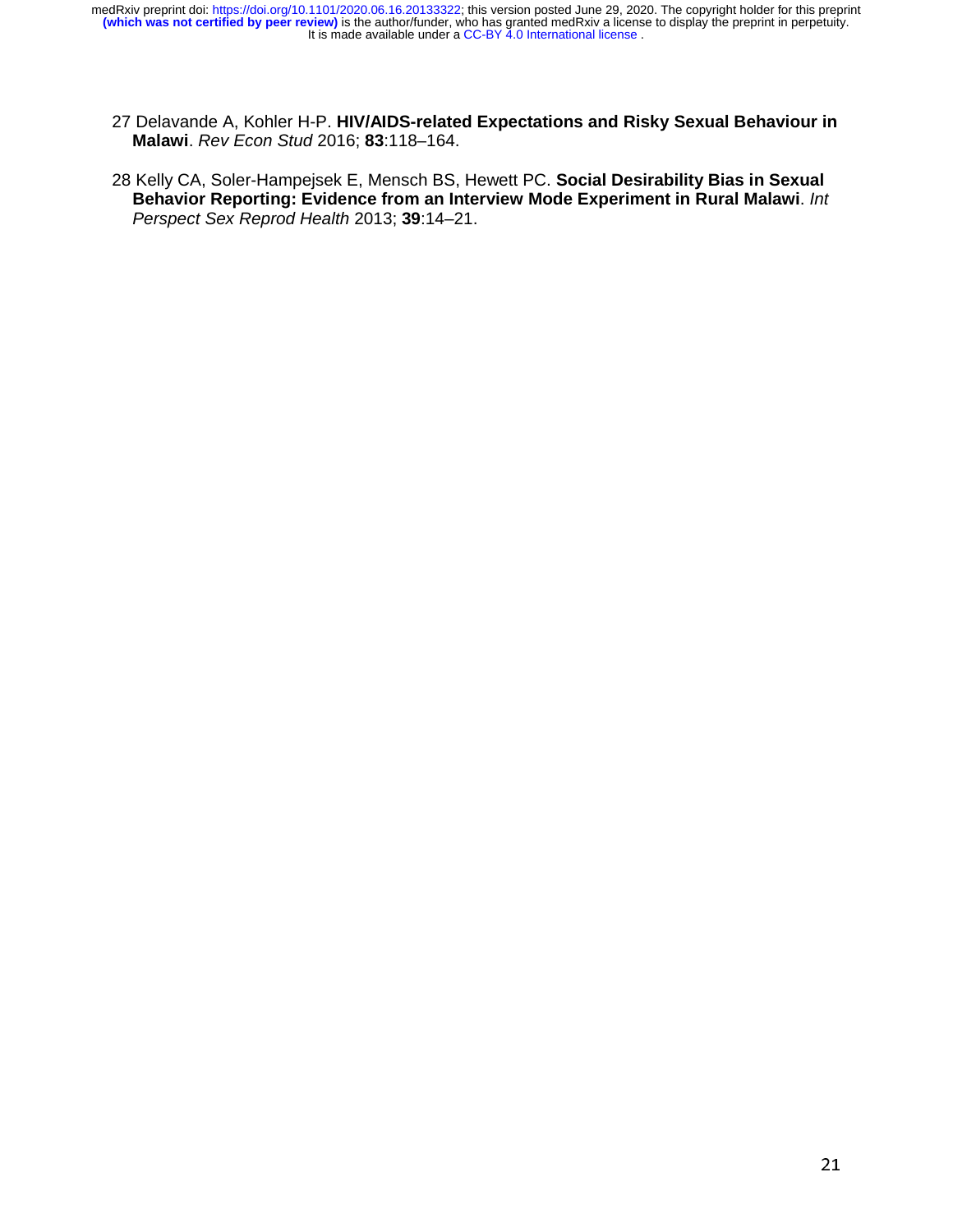|                                | <b>Rural Residents</b><br>$N = 490$ | <b>Urban Residents</b><br>$N = 140$ | P-value |
|--------------------------------|-------------------------------------|-------------------------------------|---------|
| Gender                         |                                     |                                     | 0.62    |
| Men                            | 201 (41.0)                          | 60 (42.9)                           |         |
| Women                          | 289 (59.0)                          | 80 (57.1)                           |         |
| Region of residence            |                                     |                                     | < 0.001 |
| Northern                       | 467 (95.3)                          | 71 (50.7)                           |         |
| Central                        | 12(2.5)                             | 44 (31.4)                           |         |
| Southern                       | 11(2.2)                             | 25 (17.9)                           |         |
| Recently moved in HH?          |                                     |                                     | 0.50    |
| Yes                            | 28 (5.7)                            | 6(4.3)                              |         |
| <b>No</b>                      | 462 (94.3)                          | 134 (95.7)                          |         |
| Age                            |                                     |                                     | 0.99    |
| $18 - 24$                      | 94 (19.2)                           | 27 (19.3)                           |         |
| $25 - 34$                      | 169 (34.6)                          | 50 (35.7)                           |         |
| $35 - 44$                      | 150 (30.6)                          | 43 (30.7)                           |         |
| $45 - 54$                      | 62 (12.7)                           | 16(11.4)                            |         |
| $\geq 55$                      | 14(2.9)                             | 4(2.9)                              |         |
| <b>Marital Status</b>          |                                     |                                     | < 0.001 |
| <b>Currently married</b>       | 317 (64.7)                          | 78 (55.7)                           |         |
| Separated                      | 59 (12.0)                           | 7(5.0)                              |         |
| Divorced                       | 25(5.1)                             | 4(2.9)                              |         |
| Widowed                        | 22 (4.5)                            | 4(2.9)                              |         |
| Never married                  | 66 (13.5)                           | 47 (33.6)                           |         |
| Economic activity              |                                     |                                     | < 0.001 |
| Worked in past 7<br>days       | 171 (34.9)                          | 80 (57.1)                           |         |
| Did not work in<br>past 7 days | 319 (65.1)                          | 60 (42.9)                           |         |
| Mode of recruitment            |                                     |                                     | < 0.001 |
| <b>HDSS migrants</b>           | 97 (19.8)                           | 73 (52.1)                           |         |
| <b>HDSS</b> residents          | 86 (17.6)                           |                                     |         |
| Referred siblings              | 307 (62.6)                          | 67 (47.9)                           |         |

**Table 1: characteristics of study participants** 

*Notes:* numbers in parentheses are column percentages

p-values are based on  $\chi^2$  tests of the independence of two variables.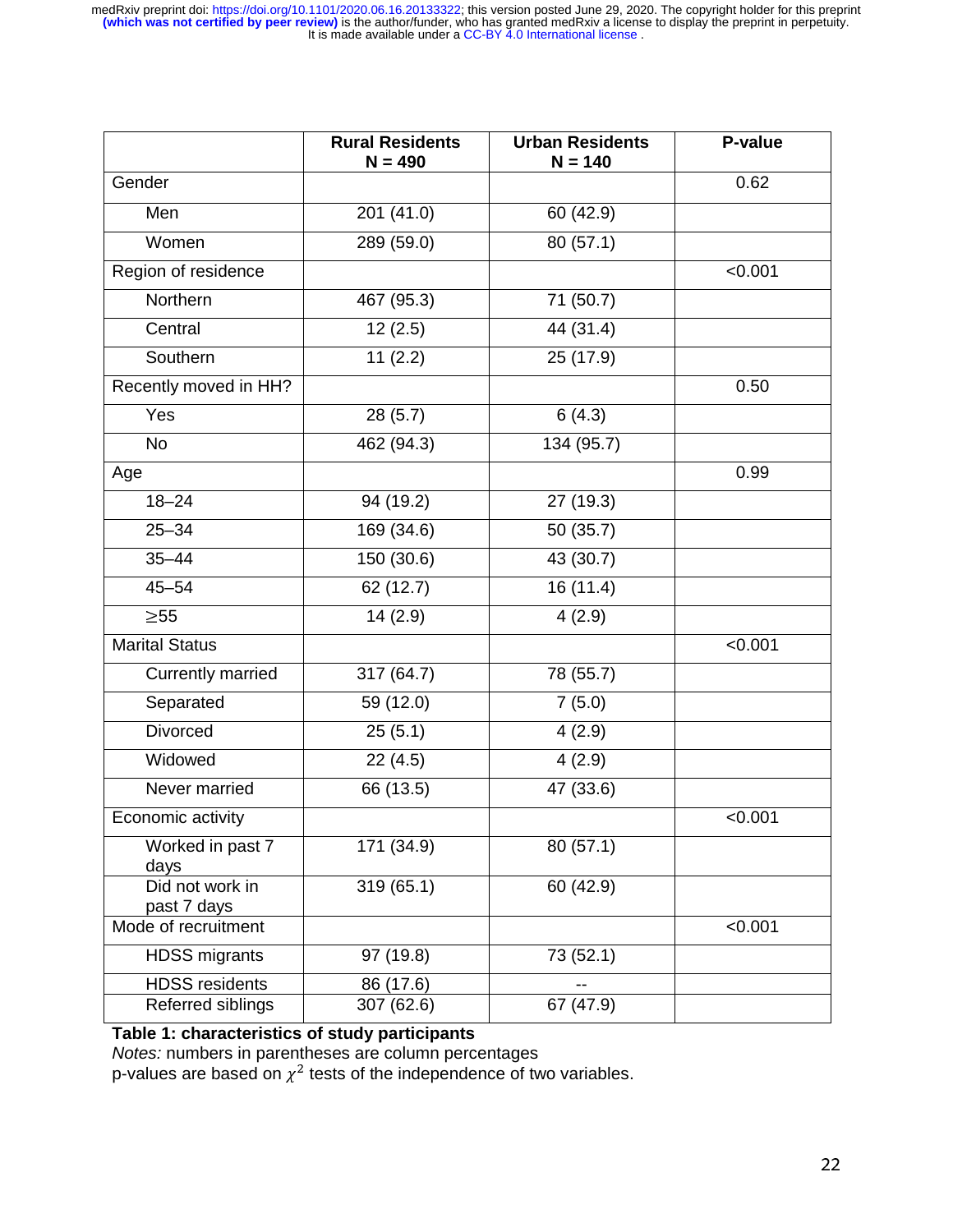

#### **Figure 1: reported sources of information about COVID-19, by place of residence.**

*Notes:* "Phone messages" refers to informational messages sent by mobile operators (e.g., Airtel); "Hotline" refers to the toll-free numbers set up by the ministry of health to provide COVID-related information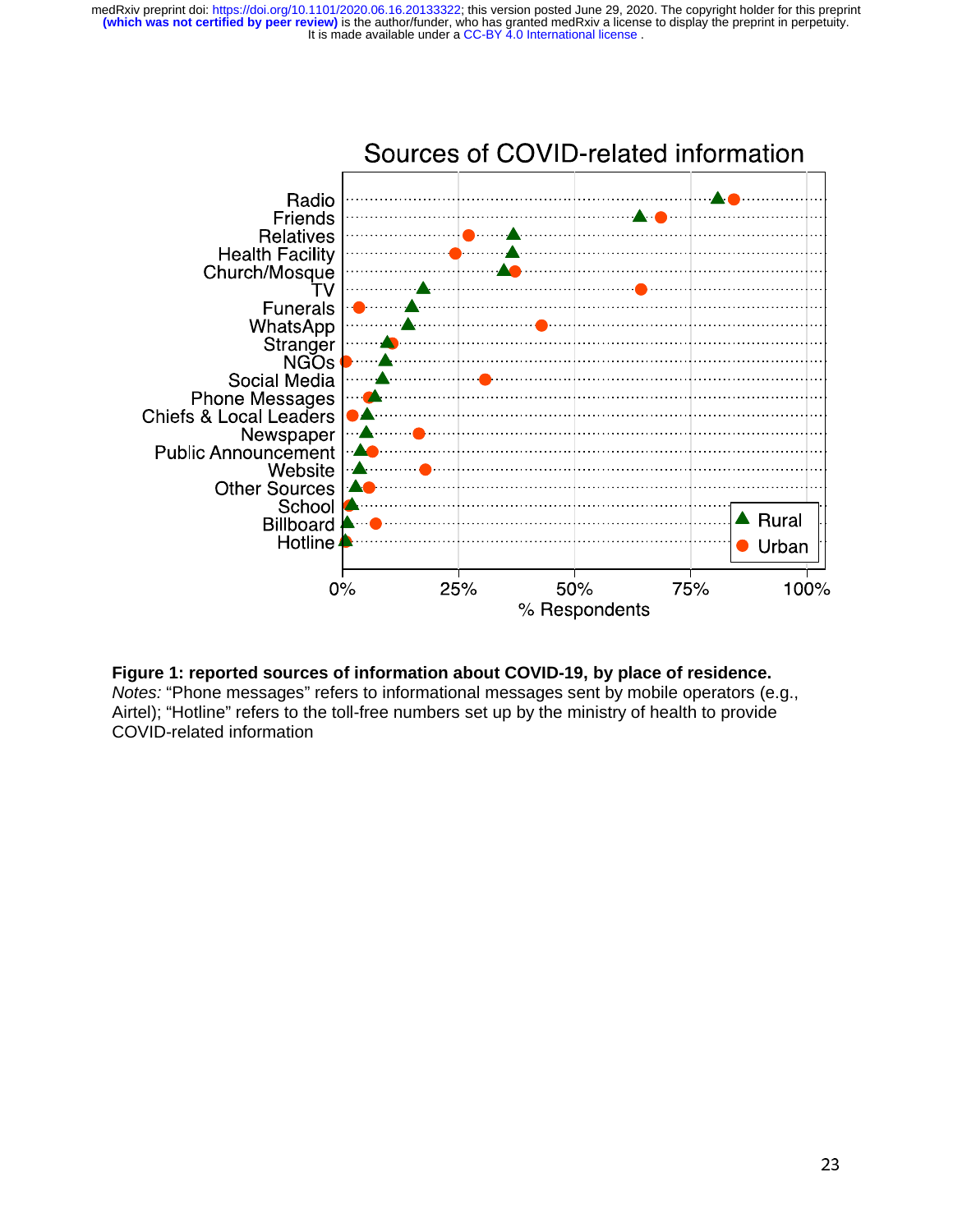

## **Figure 2: Scores summarizing knowledge of disease patterns and characteristics, by place of residence.**

Notes: the scores were calculated as the number of correct answers among questions concerning the transmission of the coronavirus and the course of the COVID–19 disease (see appendix A2 & A3).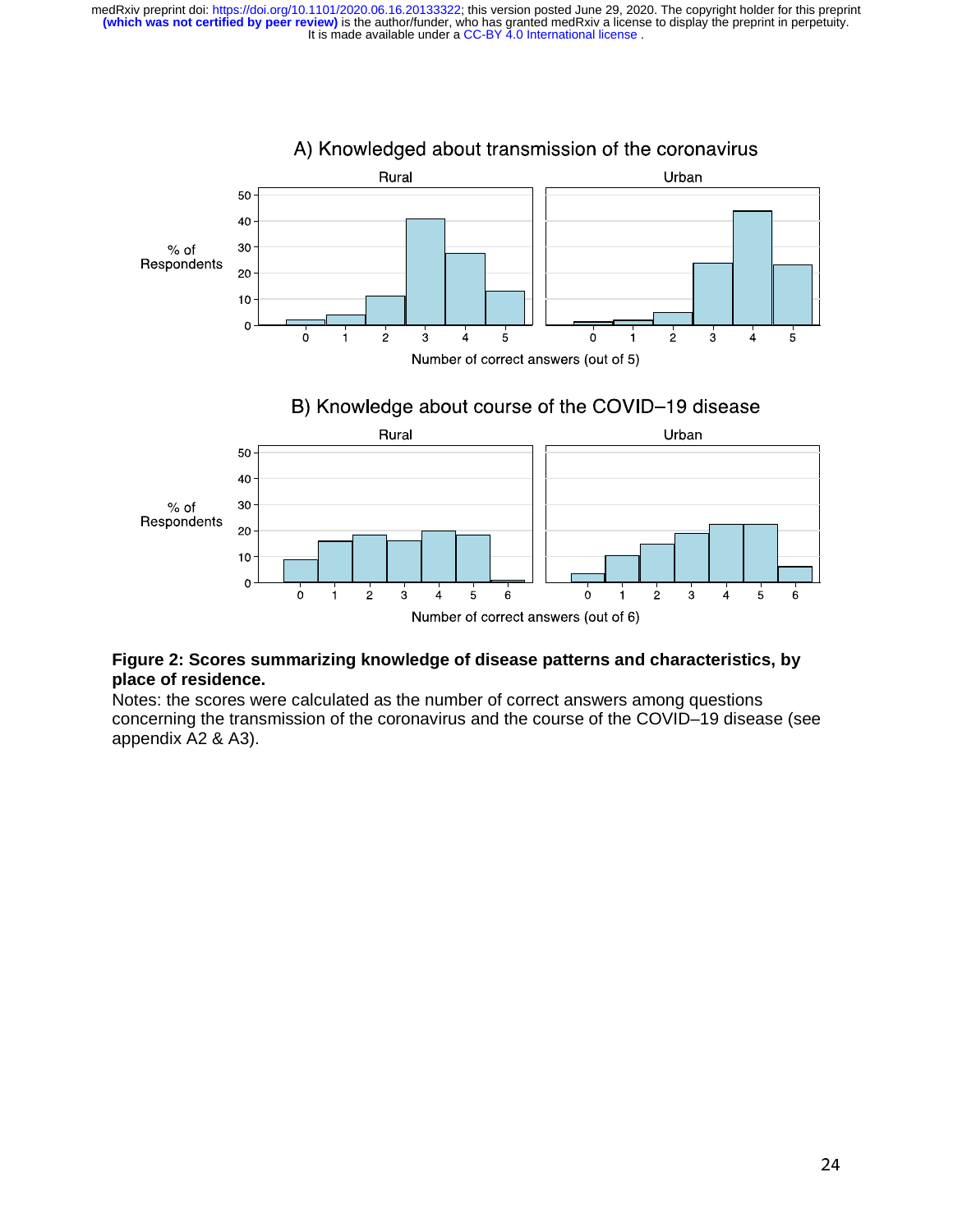

## **Figure 3: self-perceived risk of disease outcomes, by place of residence**

Notes: the difference in the distribution of answers between rural and urban residents was significant the p<0.05 level according to a  $\chi^2$  test of the independence of two categorical variables for the self-perceived likelihood of disease severity. The p-value of a similar test was 0.059 for the self-perceived risk of infection.